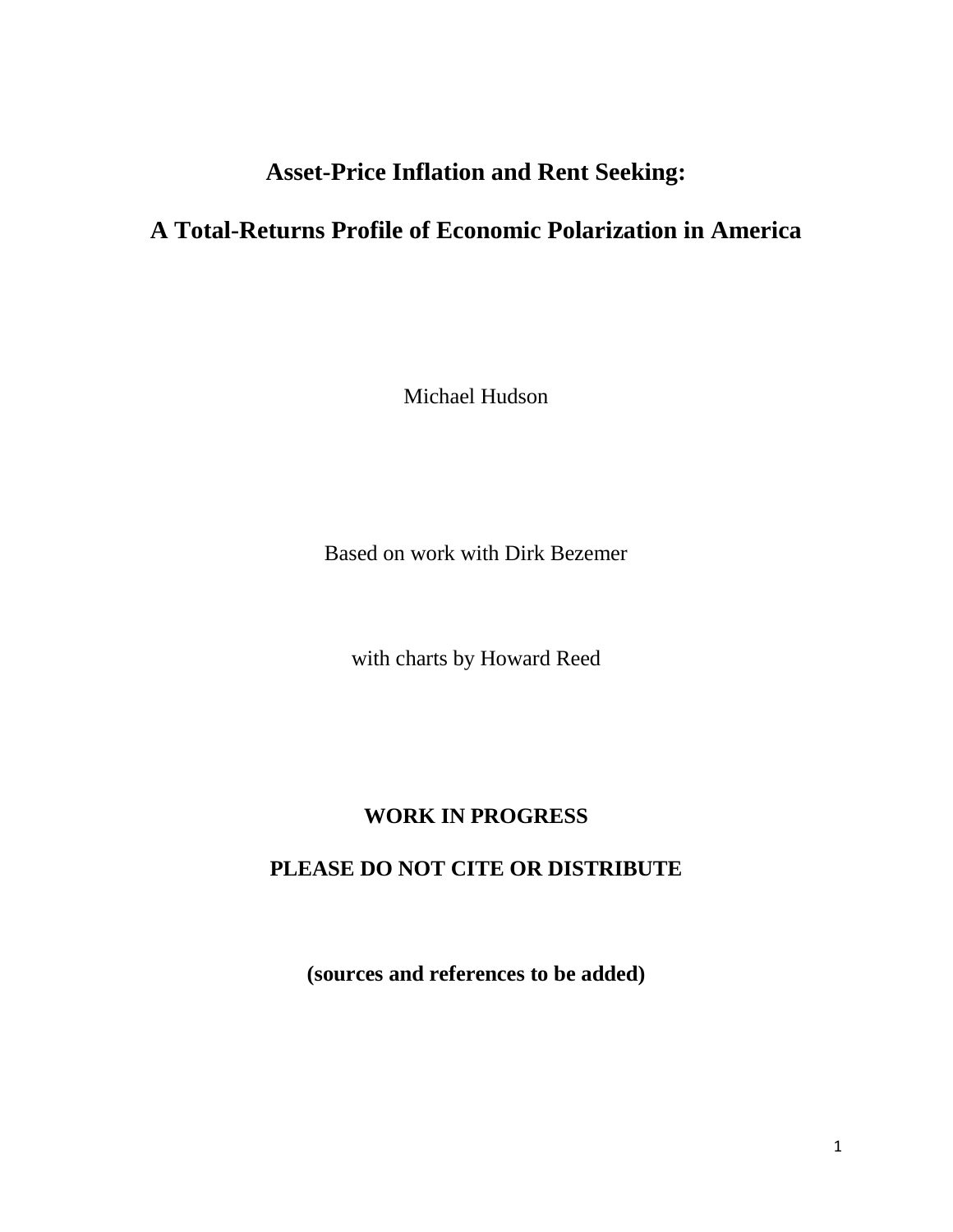## **SUMMARY**

#### **Section 1 – Introduction and overview**

Debt-Financed Asset-Price Inflation is Finance Capitalism's defining dynamic, not tangible capital investment to make profits by producing goods and services.

## **Section 2 - The case for adding balance-sheet "capital" gains to national income**

The circular flow of production, consumption, earnings and taxes is much smaller than the magnitude of capital gains on real estate, stocks and bonds. The source of most wealth is rising asset prices achieved by debt leveraging and financial engineering, not earnings and savings out of production and consumption.

# **Section 3 - A new framework: subtract rental and financial "services" from the NIPA as nonproducts and transfer payments**

The *rentier* overhead, including fictitious depreciation and imputations of non-real income or products, make the actual national product substantially less than is reported in the National Income and Product Accounts (NIPA)

## **Section 4 - From value-added to total returns**

Incorporating Total Returns into economic statistics is a key to explaining today's widening wealth disparities

## **Section 5 – Conclusion: toward a more realistic profile of the financialized** *rentier* **economy**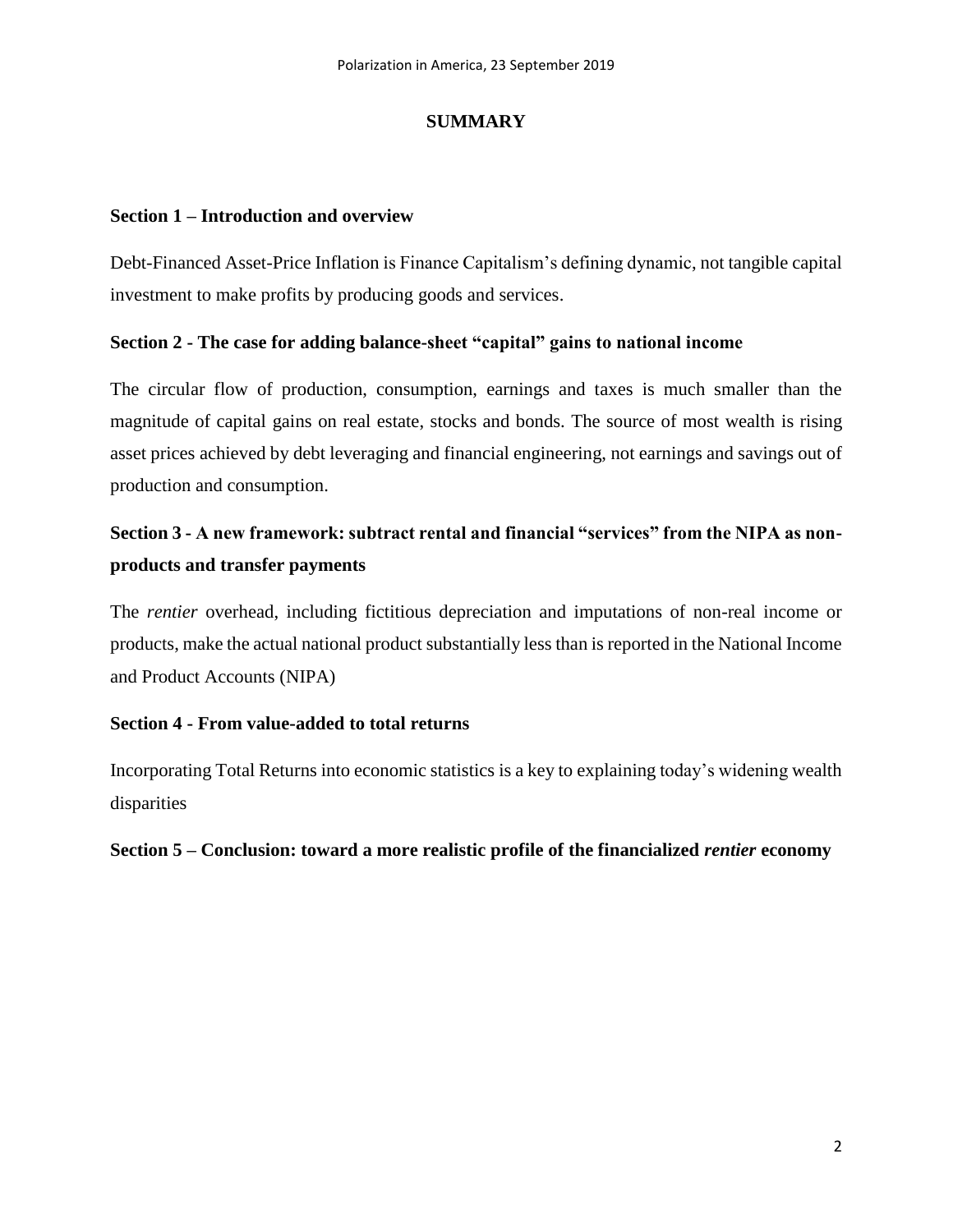# **Asset-Price Inflation and Rent Seeking:**

# **A Total-Returns Profile of Economic Polarization in America**

"*More than half of all Americans feel pressure and strain, according to the April 2019* Global Emotions Report *published by Gallup. Most (55%) Americans recall feeling stressed much of the*  day in 2018. That's more than in all but three countries globally. Nearly half of Americans felt *worried (45%) and more than a fifth (22%) felt angry. 'Even as their economy roared, more Americas were stressed, angry and worried last year than they have been at many points during the last decade,' Julie Ray, a Gallup editor, wrote in the summary report*."

*USA Today*, April 26, 2019

*"For me the relevant issue isn't what I report on the bottom line, it's what I get to keep. … I love depreciation."*

Donald Trump, *The Art of the Deal*

#### **1. Introduction and overview: A debt-strapped era of downward mobility**

 $\overline{a}$ 

Those who praise the post-2008 economy as a successful recovery point to the fact that the stock market has soared to all-time highs, while the unemployment rate has fallen to a decade-low. But is the stock market a good proxy for how the overall economy is doing? The low reported unemployment rate sidesteps the predominance of minimum-wage jobs, part-time "gig" work, and the fact that the Federal Reserve's *Report on the Economic Well-Being of U.S. Households in 2018* reports that 39% of Americans do not have \$400 cash available for a medical or other emergency, and that a quarter of adults skipped medical care in 2018 because they could not afford it.<sup>1</sup> The latest estimates by the U.S. Government Accountability Office (GAO) report that nearly half (48

<sup>1</sup> [https://www.federalreserve.gov/publications/files/2018-report-economic-well-being-us-households-201905.pdf,](https://www.federalreserve.gov/publications/files/2018-report-economic-well-being-us-households-201905.pdf) p. 22 (Fig. 11).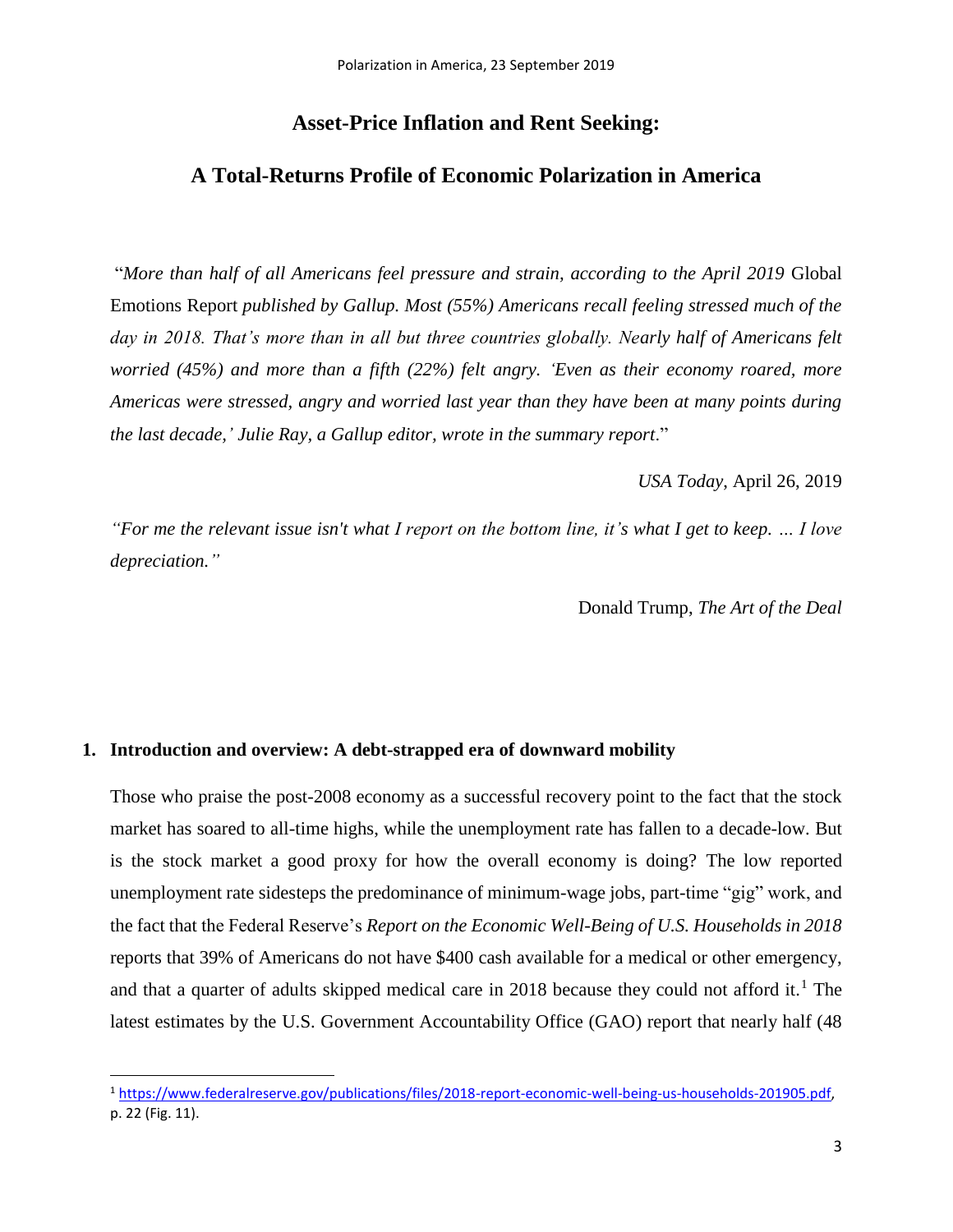percent) of households headed by someone 55 and older lack any retirement savings or pension benefits.<sup>2</sup> Even in what the press calls an economic boom, most Americans feel stressed and many are chronically angry and worried. According to a 2015 survey by the American Psychological Association, financial worry is the "number one cause of stress in America today."<sup>3</sup>

The Fed describes them as suffering from "financial fragility." What is fragile is their economic status and self-worth, teetering on the brink of downward mobility. Living in today's financialized economy creates stresses that seem more damaging emotionally than living in a poor country. America certainly is not a poor country, but it has become so debt-ridden, and its wealth and income growth so highly concentrated, that much of its population is emotionally worse off than that of almost any other country in the world.

The U.S. economy's soaring wealth and income finds its counterpart on the liabilities side of the balance sheet. Rising stock prices have been fueled by corporate stock buyback programs and debt leveraging, not earnings from new tangible investment and employment. And rising real estate prices reflect the decline in interest rates, enabling a given rental flow to be capitalized into higher bank loans and market prices. Additionally, the wave of foreclosures on junk mortgages and debtstrapped new home buyers has reduced home ownership rates, forcing more of the population into a rental market, whose rising charges for housing have supported general real estate prices. Thus, these capital gains do not reflect a thriving economy, but a higher-cost one that is polarizing between creditors and debtors, property owners and renters, and the financial sector vis-à-vis the rest of the economy.

The main culprit for the economy's falling growth rate and the general middle-class economic squeeze is debt – or more specifically, the burden of having to pay it back, with penalties, fees and lower credit ratings. The mainstream press depicts the rising market price of homes as a benefit to homeowners, a capital gain as if they almost were real estate speculators or capitalists in miniature, not wage-earners running up debt. GDP statisticians include the rise in valuation of owner-occupied real estate and the rising rents it saves homeowners from having to pay as adding to GDP. But

 $\overline{a}$ 

<sup>&</sup>lt;sup>2</sup> William E. Gibson, "Nearly Half of Americans 55+ Have No Retirement Savings or Pension Benefits," AARP, March 28, 2019. https://www.aarp.org/retirement/retirement-savings/info-2019/no-retirement-money-saved.html <sup>3</sup> Source: American Psychological Association (2015). "American Psychological Association survey shows money stress weighing on Americans' Health Nationwide," February 4, 2015. <http://www.apa.org/news/press/releases/2015/02/money-stress.aspx>.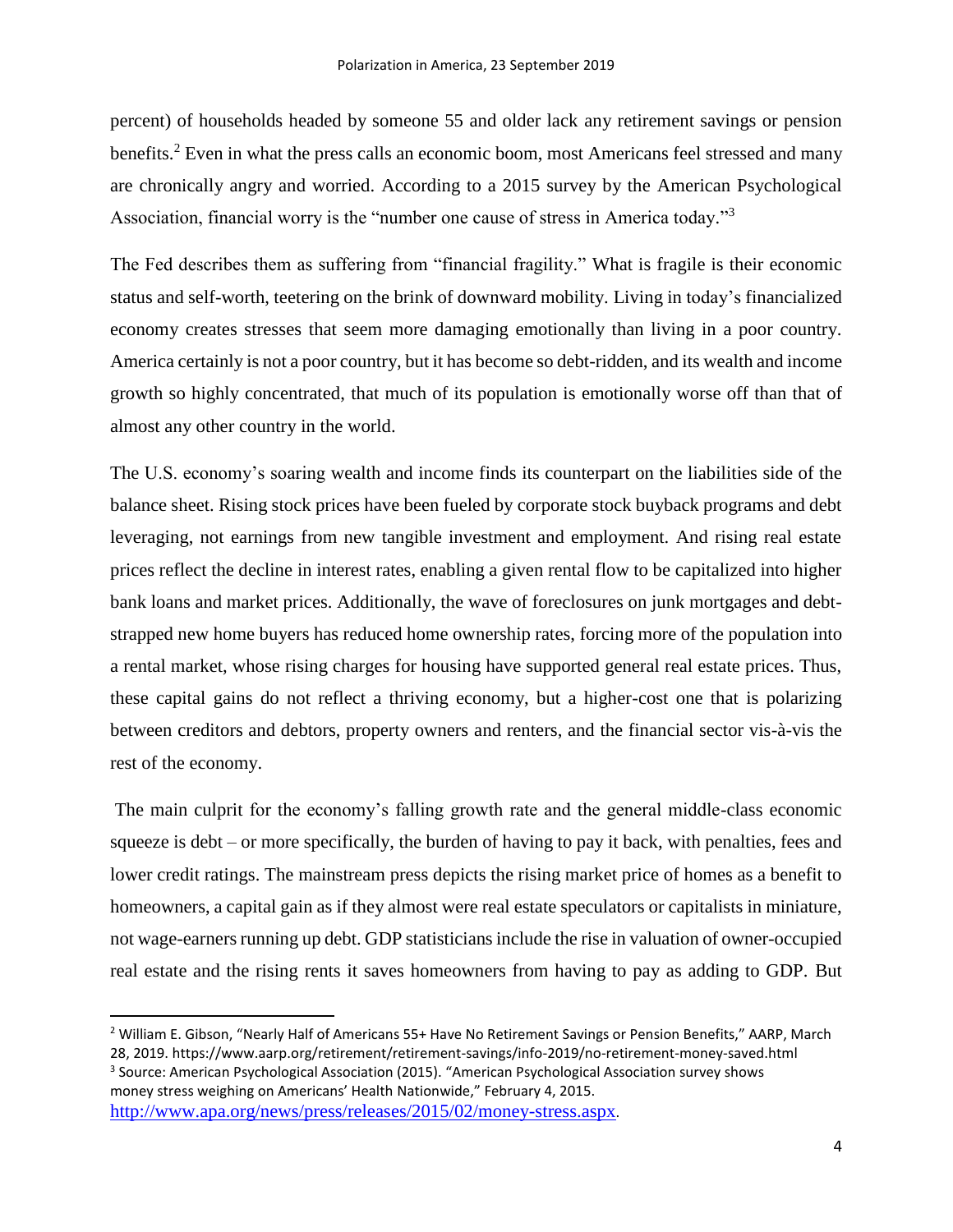homeowners do not receive a corresponding income for living in their homes, even if rents rise in their neighborhood. And debt-financed home-price inflation has become a major factor squeezing family budgets in today's world.

When they fall behind in their payments and are subject to late fees and higher interest rates, these payments are treated as an addition to GDP ("financial services"), as if the economy is getting richer. So when the specific components of what seems to be empirical statistical evidence of affluence are analyzed, they consist not of real product and prosperity but transfer payments from the economy at large to the Finance, Insurance and Real Estate (FIRE) sector.

Payments on the economy's rising debt should rightly be viewed as a subtrahend from national income. But the GDP accounting format treats this rising debt as a necessary cost of production. In this line of theorizing, creditors provide a productive service whose value is reflected in the rate of interest and the magnitude of fees and penalties. Ultra-low interest rates, resulting from financial lobbying pressures, have held down the cost of carrying this debt, but these low official rates mask the reality that many debtors fall behind and have to pay penalty fees and high penalty interest rates.

These payments are *added* to today's GDP measure, even as they leave less family income available to be spent on products. The result is a statistical confusion concerning how much GDP growth is actual income and product growth, and how much is rent extracted from disposable personal and corporate income. That is the basic conceptual issue addressed in this paper.

The key to understanding the U.S. economy is not so much GDP as capital (asset-price) gains and the offsetting debt burden financing these gains. This financialized overhead is not real growth. It does not make the economy richer. This paper explains why, and provides a statistical format to measure the magnitude of rent extraction or the FIRE sector on the "product" side of the economy, deflating disposable personal income available to spend on goods and services, and capital gains on the "total returns" side, so as to show how most wealth is achieved not by actual production but by increasingly debt-financed asset-price inflation.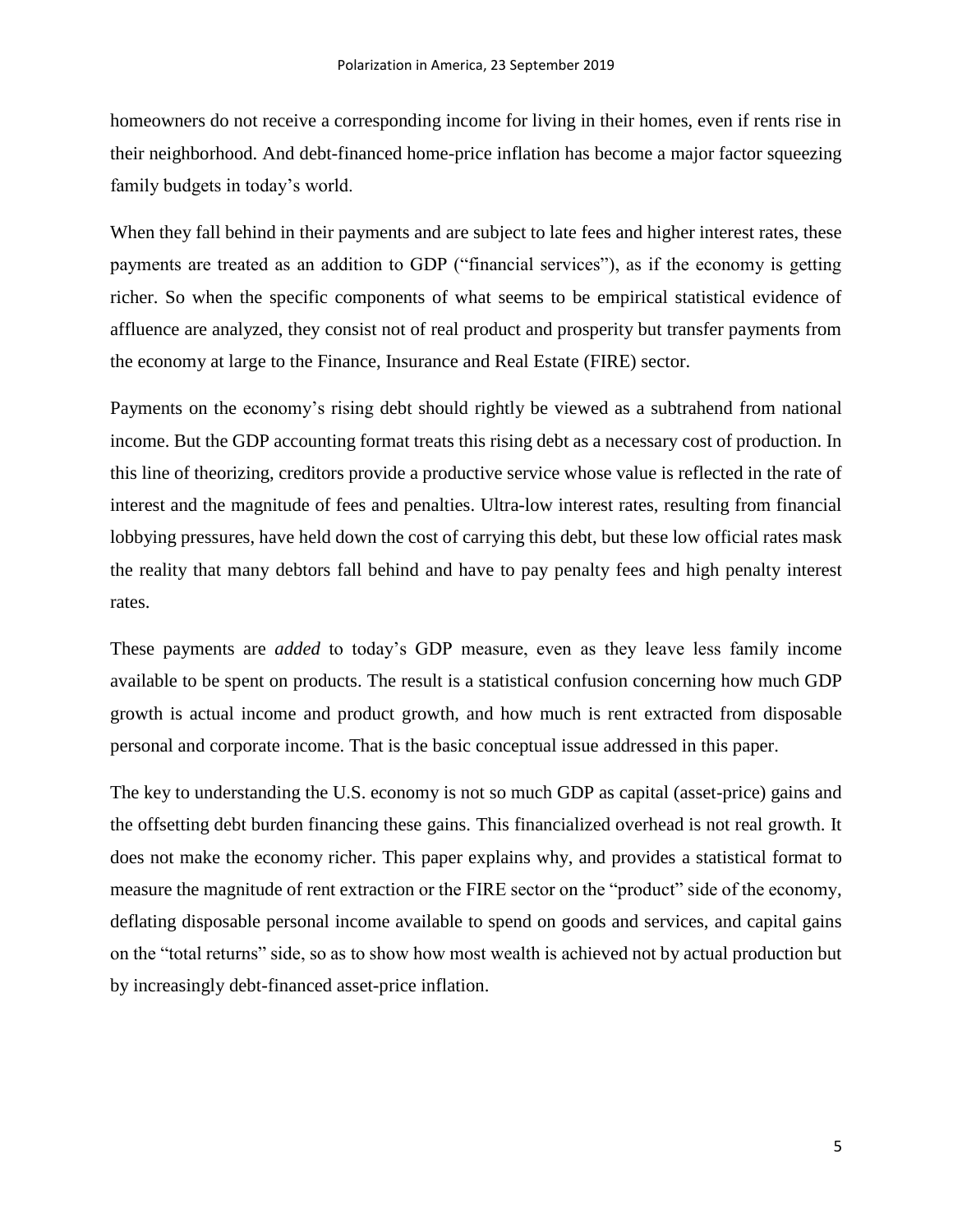# *Debt-Financed Asset-Price Inflation as Finance Capitalism's defining dynamic*

To explain the economy's polarization and the dangerous debt corner into which the economy has painted itself, we show that the industrial production-and-consumption economy described in the National Income and Product Accounts (NIPA) takes a back seat to the financialized balance-sheet economy of wealth, borrowing and speculation. Figure 1 charts the annual change in land valuations (as reported by the Federal Reserve's Flow of Funds report), bond and stock market gains or losses compared to annual changes in GDP. In almost every year, asset-price gains in the real estate and capital markets far outpace the gains (or shrinkage) in reported GDP. And when land prices plunged in 2008 as a result of the banking system's bad loans, this caused a stockmarket plunge and GDP decline. That means that only a small proportion of wealth, measured in financial market terms, results from actual production or from savings out of wags and profits in the production-and-consumption economy (Chart 2).



*Figure 1: year-on-year changes in GDP and asset price gains (nominal, \$bn)*

*Source: Federal Reserve's Flow of Funds*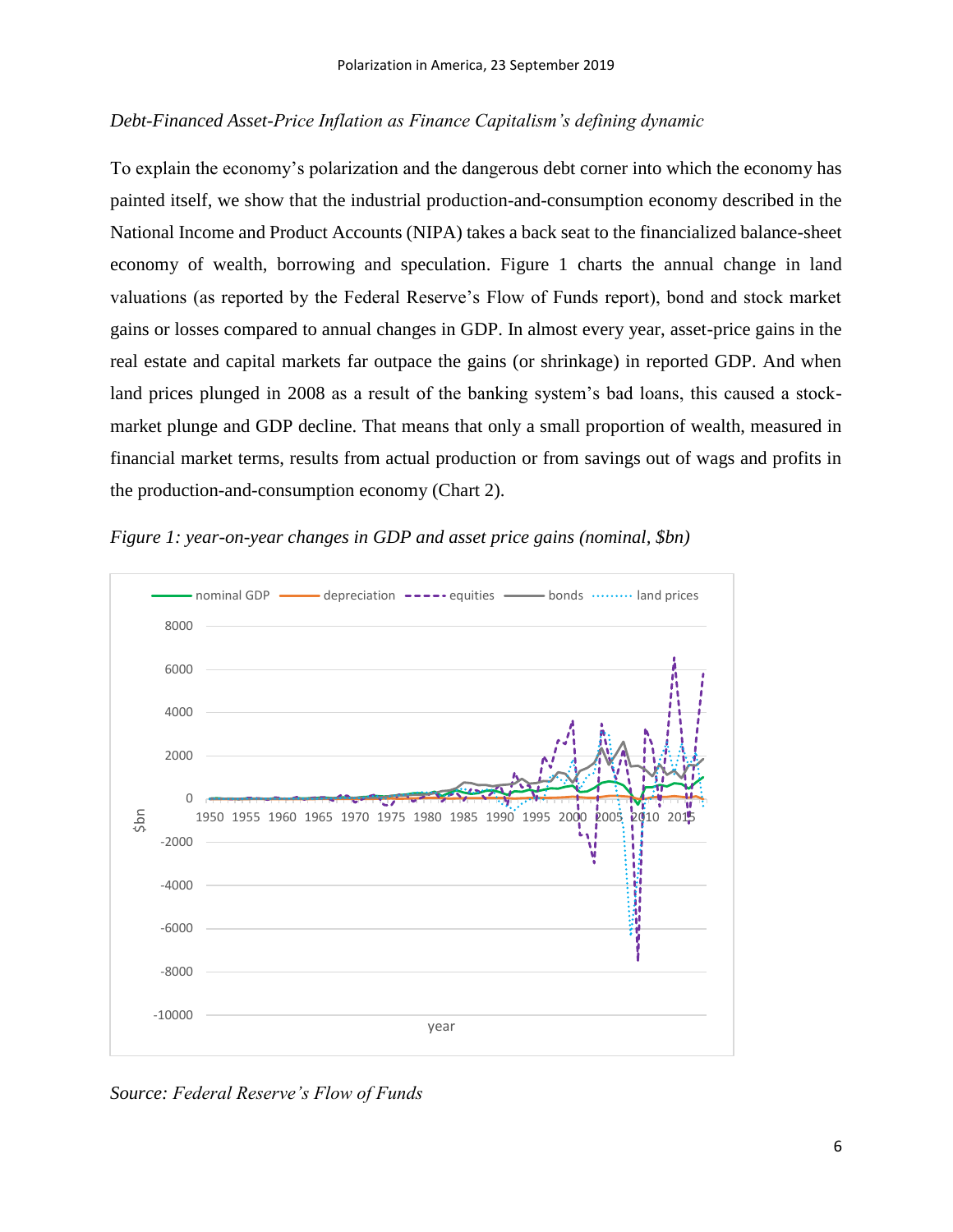*Figure 2: Asset price gains as multiples of growth in GDP, 1950-2018*



*Source: Federal Reserve's Flow of Funds.*

*Figure 3. Cumulative total returns: the sum of GDP, equities, bonds, land values and depreciation, 1950-2018 (nominal, \$bn*)



*Source: Federal Reserve's Flow of Funds*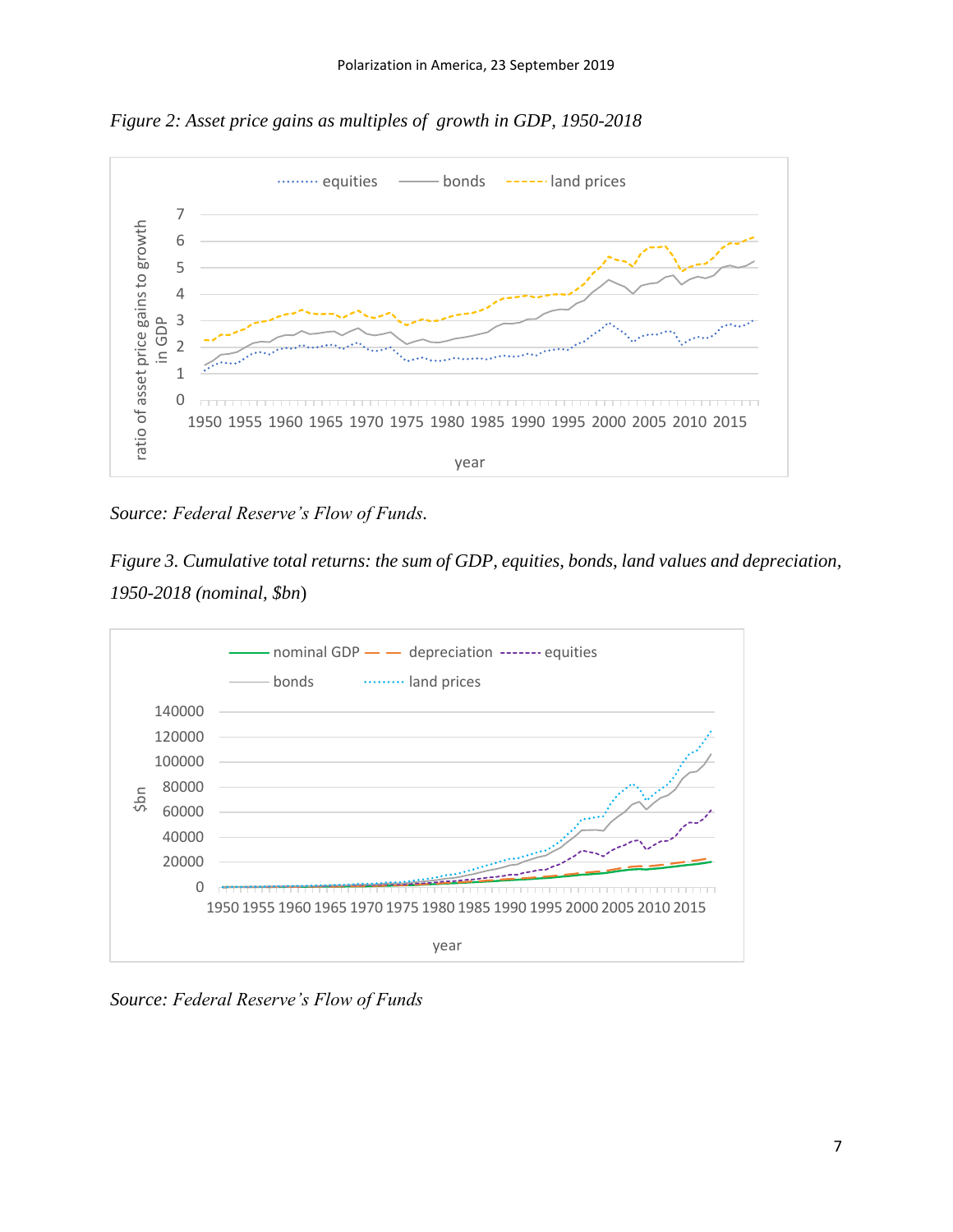This financial reality of how the U.S. economy works is no longer captured in GDP statistics. That is why in this paper we will introduce a *total returns measure*: income plus capital gains (Chart 3). Studying the distribution of total returns tells us more about polarization in America than the official statistics. The landlord class discussed by Classical economists has now evolved into a financial class. These two charts show the extent to which finance capitalism has overtaken what was expected to be the trends of industrial capitalism.

From the United States to Europe, middle-class families have seen their net worth rise mainly because of the price of their homes, not through income saved out of their wages and salaries. The tendency is to believe that this asset-price inflation makes them and the economy richer, overlooking how it leaves them and the economy more debt-strapped. The vast majority of assetprice gains since the 2008 crash have accrued to the wealthiest holders of financial assets, to whom the rest of the economy is indebted.

The magnitude of "total returns" as compared to GDP, and their concentration in the hands of the wealthiest 10 per cent, has become the distinguishing feature of today's finance capitalism. Rising asset valuations go hand in hand with the economy's increasing focus on extraction of economic rent (discussed below). This is the opposite of what classical free market reformers hoped would be (and indeed, what seemed to be) the political dynamic of industrial capitalism in the 19<sup>th</sup> century. We explain the rising role of *rentier* income by isolating this rent, above all in the Finance, Insurance and Real Estate (FIRE) sector.

The creation and trading of property and financial assets at rising prices has been fueled by rising debt levels owed to the financial sector. The primary market for today's commercial and central banking, especially since 2008, has been to fuel capital gains by more credit/debt creation.

The question is, does this credit actually add to GDP? Is it an intrinsic part of the production process? If we recognize debt creation as being external to production and consumption, then the financial sector's returns are a subtrahend. Income accruing to the financial wealth owned by the top 10 Percent is paid mainly by the bottom 90 Percent in the form of rising debt service and other returns to financial and other property.

In the textbook models of industrial capitalism's mass production and consumption, an asset's price is determined by its cost of production. If the price rises above this level, competitors will offer it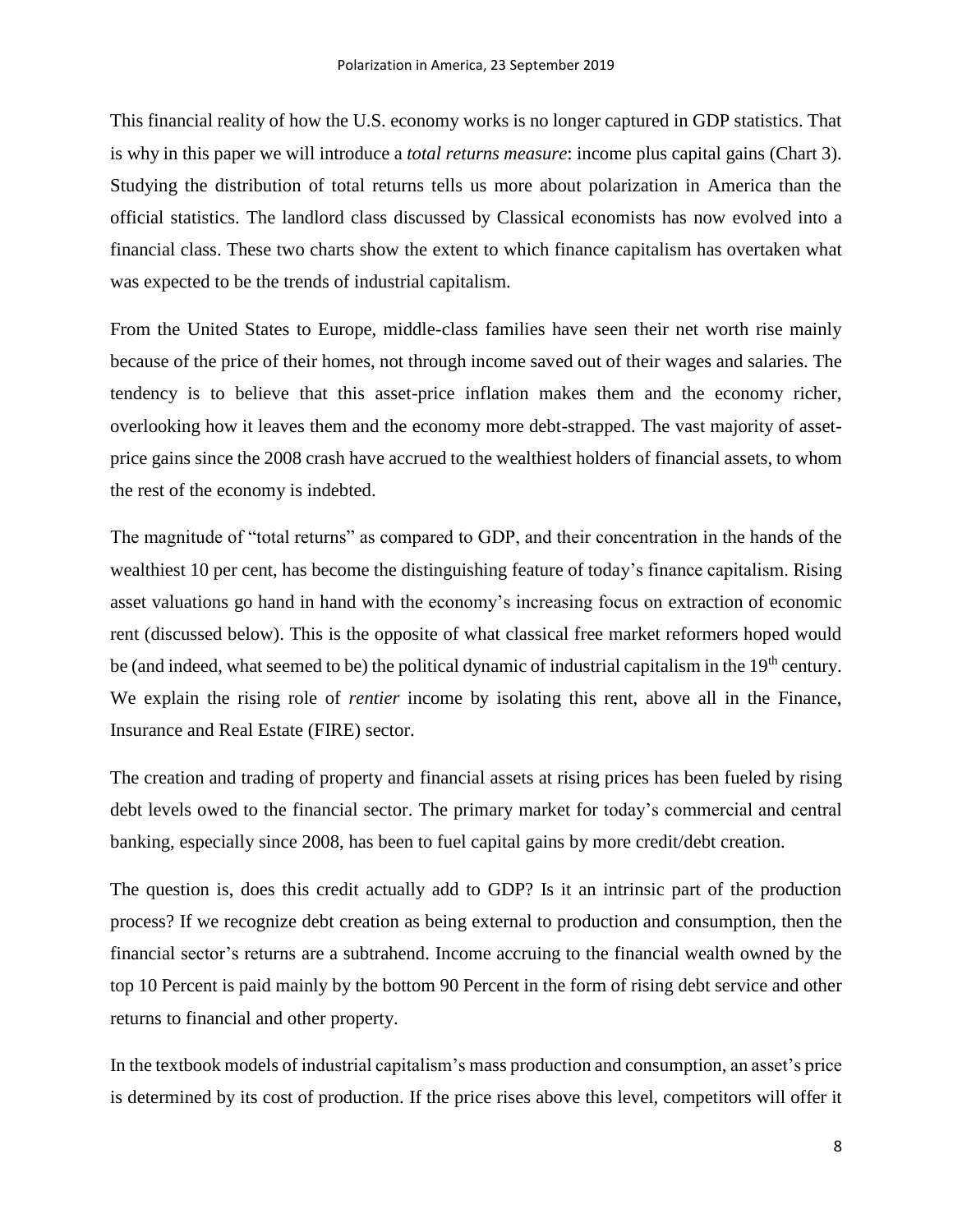at cost, keeping prices in line with actual value, that is, the necessary cost of production. But in financialized economies, an asset's price is determined by how much credit buyers can borrow to buy it. A home is worth as much as a bank will lend to a bidder, not limited by its cost of production. Furthermore, this bank mortgage lending and hence the price of housing has tended to run far ahead of actual rent levels.

The engine of industrial capitalism and its consumer society was a positive feedback loop in which widely shared income growth, expanding consumption and markets generated yet more investment and growth. By contrast, the feedback loop of financial capitalism is an exponential growth of debt, driving up asset prices and hence requiring yet more borrowing to buy homes, retirement income and other assets. This dynamic extracts interest and amortization from the economy, shrinking markets for real output.

Corporate management and investment today is more about obtaining capital gains for real estate, stocks and bonds than about earning income. We illustrate this by charting the flow of income and capital gains in the real estate sector to show the dominance of asset-price gains over net rental income – and how rent is for paying interest in our financialized economy. Likewise, corporate income is spent (and new debt taken on) largely for stock buybacks to raise share prices. The resulting dynamic is exponential and destabilizing.

Our conceptual framework to chart the course of today's financial capitalism shows that the magnitude of changes in asset values and debt levels far overshadows the National income and Product Accounts (NIPA) framework that provided the statistics for industrial capitalism's production and real investment. The drive to make wealth purely by balance-sheet asset values and rent extraction eats into the circular flow of production and consumption. That has two consequences, indicated in red in Figure 3.

The first dynamic at work is the tendency for the volume of debt to increase faster than income. This increases *financial fragility* as debt/income ratios rise in order to keep up with debt-inflated asset prices. At first, rising debt service is paid out of capital gains – for instance, by homeowners taking out home equity loans (second mortgages) to carry this bank debt. That is the Ponzi scheme character at work. That makes today's financialized growth model unsustainable, because in the end many debts cannot be paid. *Trying* to pay them leaves less and less disposable personal income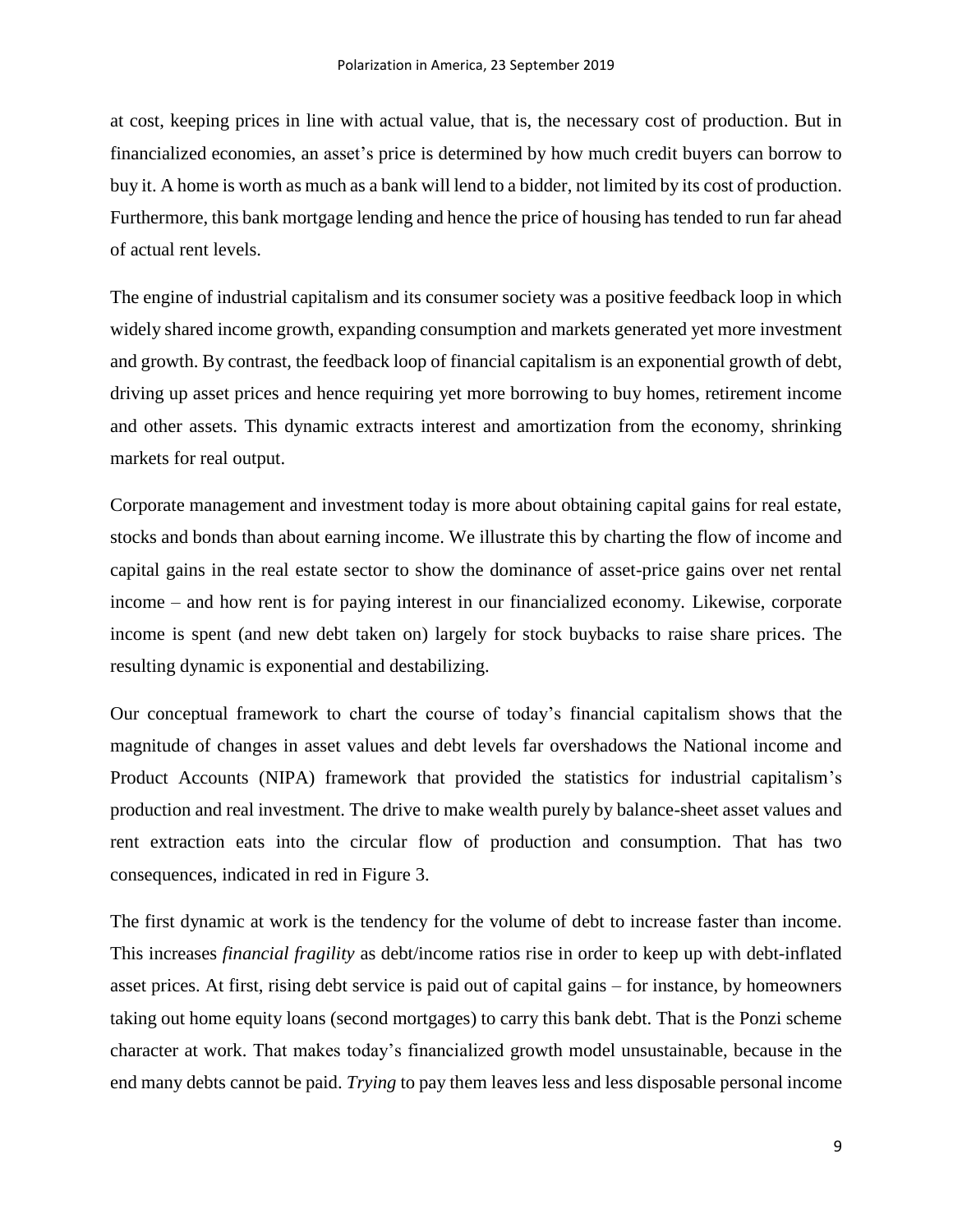available to spend on goods and services. At some point a crisis is triggered asthe economy shrinks, people lose their jobs, and loan defaults rise.





We thus face a stark choice: either debt write-downs followed by renewed and more equitable income growth; or continuing wealth concentration, accelerating debt growth, widespread foreclosures and another crash. This choice can be postponed, but it cannot be avoided. The longer a debt writedown is postponed, the more the economy will slow down and the more massive and painful the ultimate crisis must be. As long as the debt overhead continues to grow, it will produce pathologies in the economy and in society.

The major pathology is the second dynamic of financialized capitalism: *economic polarization* between creditors and asset-owners at the top, and debtors at the bottom. The post-2008 financial wave has created unprecedented new fortunes for the 10 Percent, but this *rentier* 'growth' model is destabilizing the rest of the economy, not enriching it. Since the 2007 crisis this dynamic has produced capital gains for the richest 10 percent of Americans, but is eating into the disposable spendable incomes of the bottom 90 percent. The Obama "hope and change" program turned out to benefit Wall Street, not the rest of the economy. By keeping the existing debts in place instead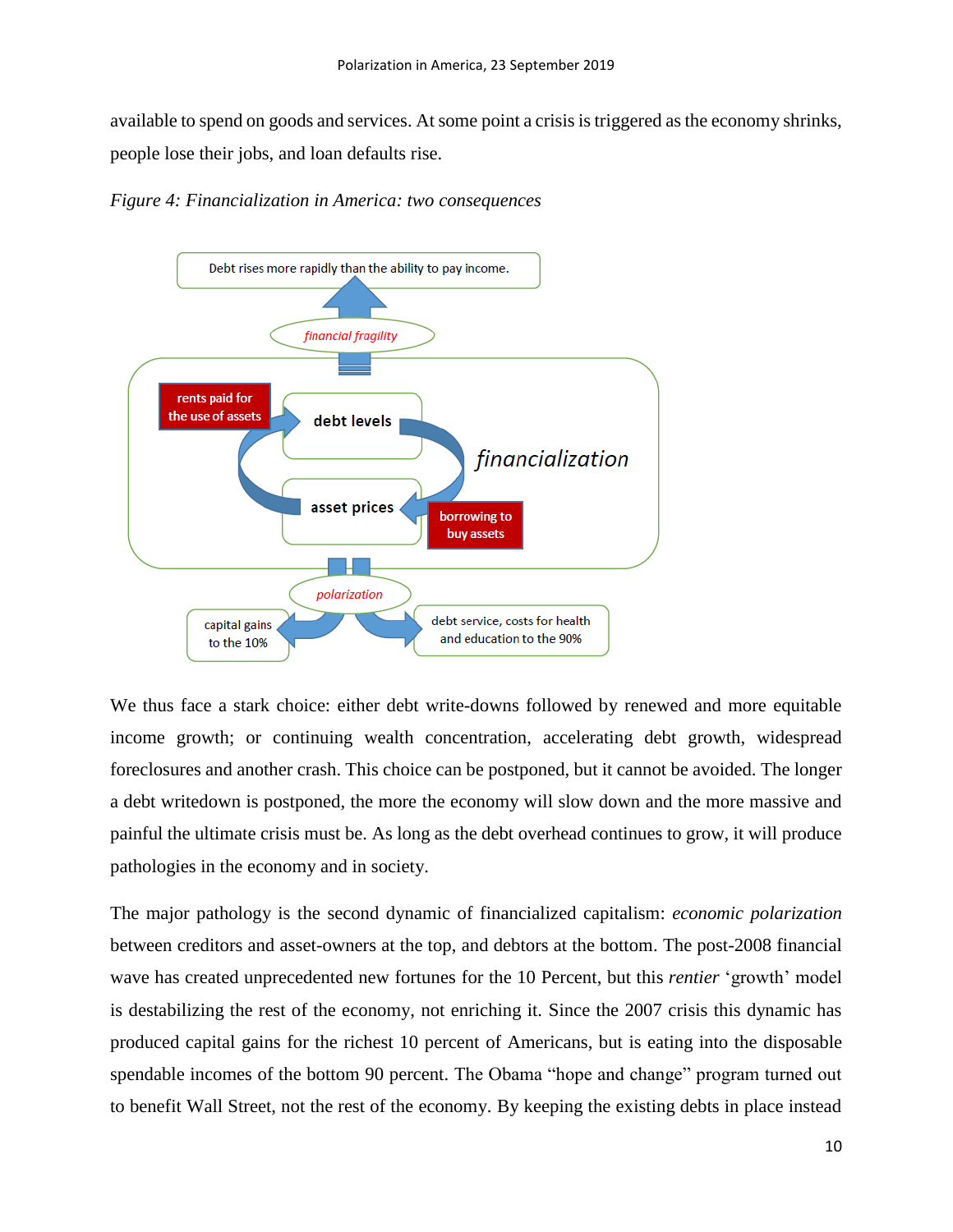of writing them down, and by deeming the largest Wall Street institutions "banks" classified as "Too Big to Fail/Jail" (TBTF/J), the U.S. economy was sacrificed to the political system's largest campaign contributors (the Donor Class).

Before being able to buy the products that they produce, wage-earners must use their after-tax income to pay for housing, debt service on their credit cards and automobile or other debts, compulsory health insurance and medical care via HMOs ("Obamacare"), education and student debt, and basic utilities taken "off the top" of their paychecks each month. These *rentier* charges drain income from households and firms in the "real" production-and-consumption sector to asset owners and creditors in the financial sector.

Falling interest rates since the 1980s (reduced to near-zero in the last decade) have kept these payments smaller than they normally would have been. Central banks in the United States and Europe have lowered rates specifically to enable the debt overhead to be carried, and hence to avoid default, and indeed to fuel what Treasury Secretary Tim Geithner called "foaming the runway" for the enormous post-2008 debt takeoff. The resulting financially engineered boom in asset prices and capital gains has enriched bondholders and stockholders. Inasmuch as asset ownership is highly concentrated, this financialized boom has widened the gap between income inequality and wealth disparities.

The American economy therefore has painted itself into a corner. Low interest rates have kept the bond market and banks solvent with a high tide of new corporate, personal and government debt, but much of the "real" economy is falling into arrears in the face of the exponential debt wave. Home ownership rates have fallen (Chart 5) as properties have been foreclosed by creditors and sold to new institutional investors such as Blackstone in the booming residential rental market.

Regeneration of the socio-economic system on a more equitable and sustainable basis requires that the economy break free from this policy. The first step to create support for "de-financialization" must be to create awareness of how the dynamics and character of today's finance capitalism are polarizing the economy and making it more fragile, leaving people more insecure. Their emotional suffering is best understood in terms of the financial and macroeconomic strains that are shaping their psychological condition and making them fearful of losing their middle-class status.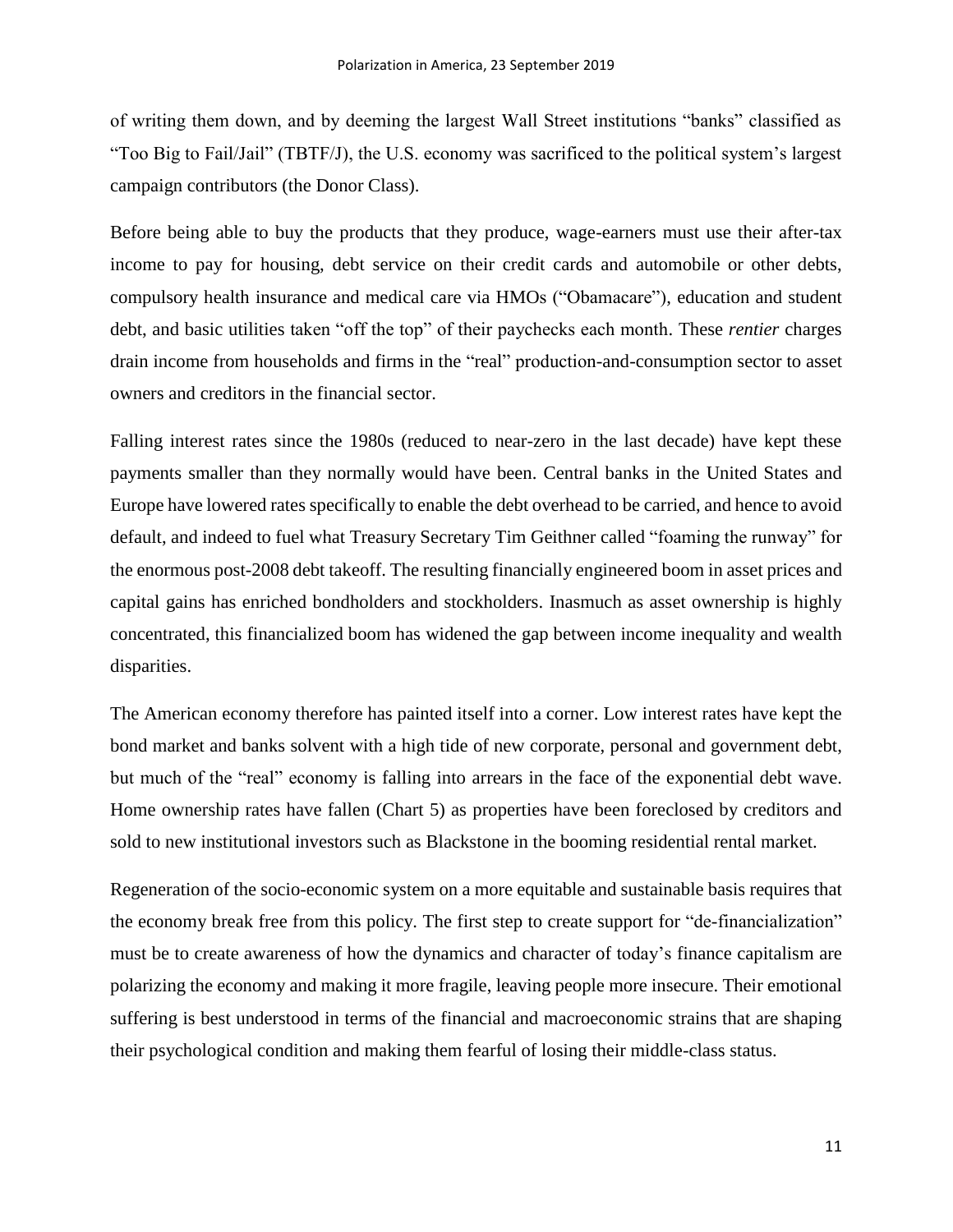*Figure 5: Homeownership rate (percent)*



*Source: U.S. Census*

#### **Section 2 - The case for adding balance-sheet "capital" gains to national income**

To recognize that wealth is accumulated more by capital gains than by saving out of current income, we introduce a new measure: adding capital gains to "earned" income provides a measure of the economy's *total returns*. That is what most investors and corporate managers aim for in today's age of financialization. To bring out the financialized nature of capitalism, we view the whole economy as if it were a financial investment.

Balance-sheet relations, headed by credit and debt leveraging as well as tax policies (untaxing income from wealth and shifting the fiscal burden at the federal, state and local levels onto labor and industry) far outweigh current earnings. That explains why corporations use their revenue for stock buybacks and dividend payouts instead of undertaking new direct investment and hiring. It also explains why real estate investors are willing to pay most of their rental income to the banks as interest on the loans they take out to buy properties. Their focus is not on net income, but on the prospect of achieving a capital gain on the sale of the property at a higher price. By analyzing the economy from their viewpoint, we will better understand the post-industrial logic that drives the system today.

What FIRE-sector lobbyists have persuaded national income statisticians to report as "earnings" – and corresponding "output" – is not really earned, but is more in the character of a free-lunch rake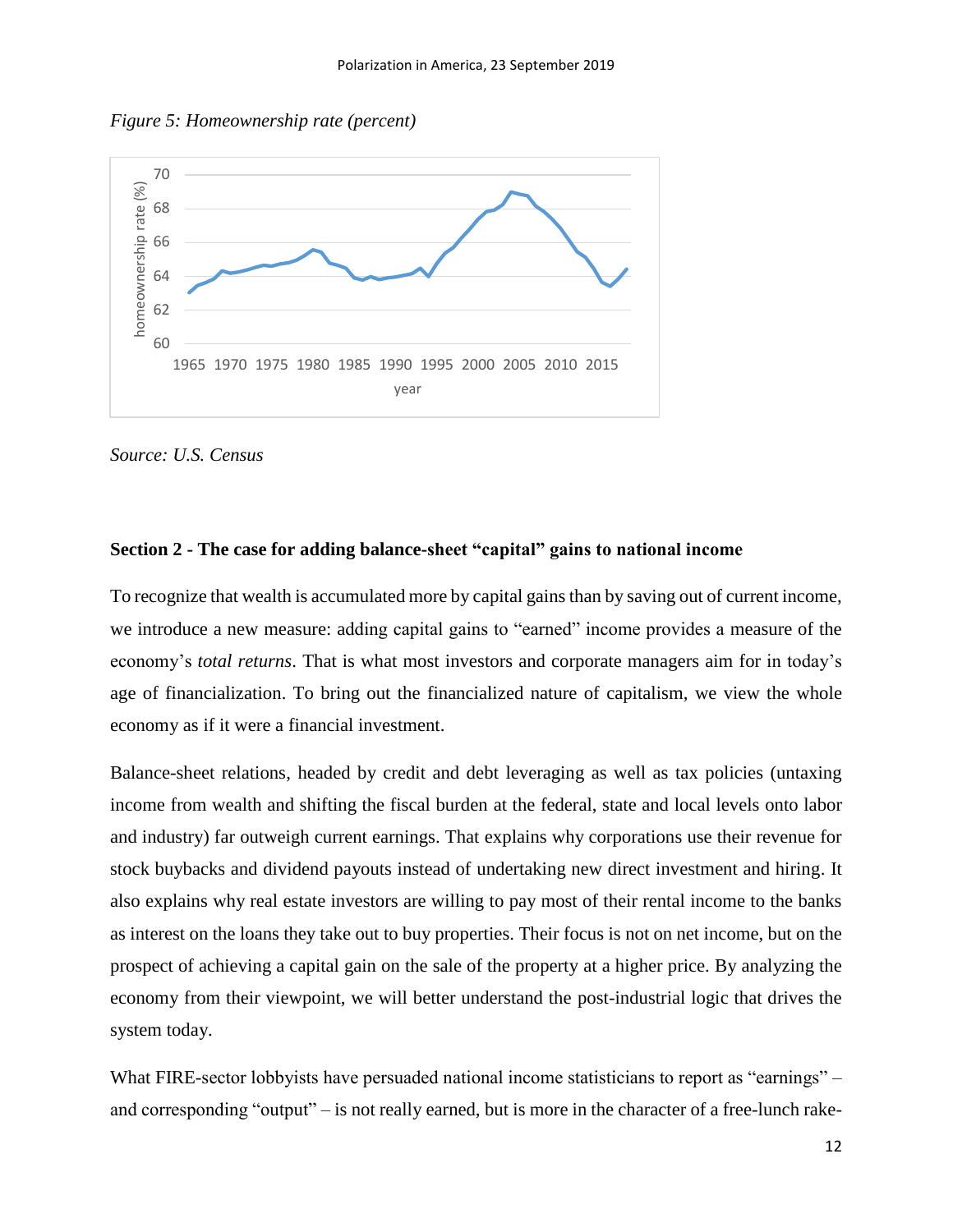off, or rents'. The GDP framework was more fitting for the age of industrial capitalism than for today's financial capitalism.

## *The circular flow of production costs, consumption, saving and taxes*

Today's basic System of National Accounts was created in the 1930s to focus on the cost of production and how these costs – wages to labor, payments to suppliers, business profits and taxes paid to the government – are distributed and, in turn, spent on consumption, new capital investment and public programs. The resulting measure of economic activity is the Gross Domestic Product (GDP), defined as the sum of all earned incomes (wages and profit), juxtaposed to the output produced by labor and capital. This accounting format reflects a somewhat propagandistic postclassical view of how industrial capitalism is supposed to work efficiently. All returns are depicted as "earnings," even including economic rents not earned by work, innovation or entrepreneurship in the production process.

The original national accounting principle of circular flow can be traced back to the  $18<sup>th</sup>$ -century French Physiocrats. Their aim was to quantify how large the economic surplus was and how it was distributed, not only among producers (labor and capital) but also to landlords, the major *rentiers* of the preindustrial epoch. The political aim was to make land rent France's tax base, freeing labor and industry from the costs of supporting its hereditary landlord nobility whose conquest imposed land rents as a form of tribute. Earlier, John Locke also had said that taxes should fall on the landlord class, because that is where the national economic surplus was concentrated. And classical economics and tax theory focused on who ended up with the economic surplus. "It is vain in a country whose great fund is land to hope to lay the publick charge on anything else; there at last it will terminate "<sup>4</sup>

Adam Smith and subsequent British economists adopted this idea as the basic element of classical value and price theory, isolating land rent and other forms of economic rent as the ideal tax base, and freeing labor and capital from high taxes and prices for food, housing and other basic needs.

 $\ddot{\phantom{a}}$ 

<sup>4</sup> John Locke, *Some Considerations of the Consequences of the Lowering of Interest and the Raising the Value of Money*, In Works, Fifth ed., 1768, Vol. II. p. 35. (= Works, 1824, Vol. IV, p. 60).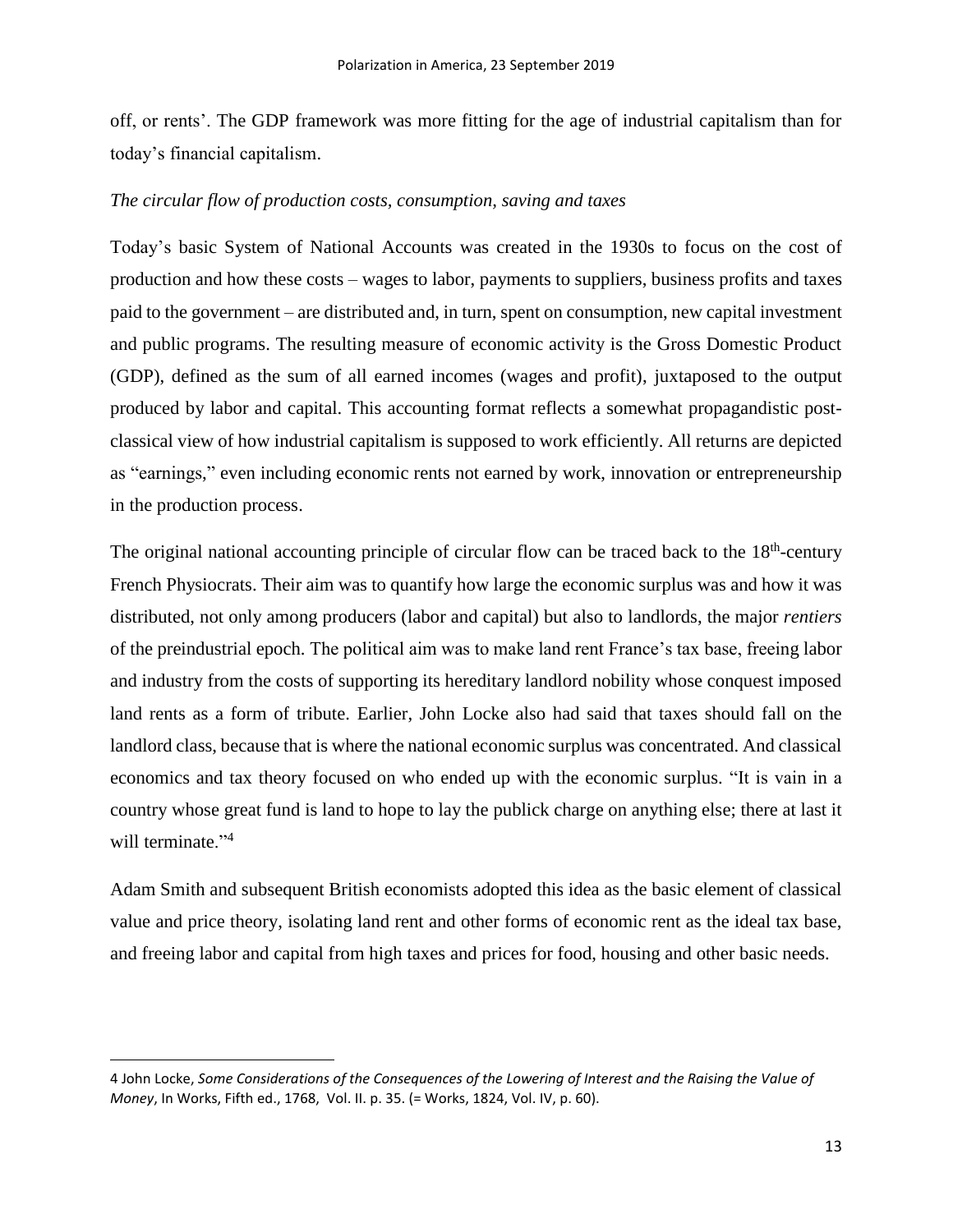By the 1930s an anti-classical revolution had taken place, asserting that all income was earned, not unearned or predatory. Meanwhile, Joseph Schumpeter's *Theory of Economic Development* expanded the view of circular flow between income and production expenditures to include banks. They were assumed to support investment and innovation by creating credit, while individual "households," partnerships and corporations invest in financial markets. In this view, production expands by mobilizing more resources and raising their productivity, enabling consumer spending to rise. Schumpeter recognized that lending also occurred for consumption and speculation, but such "unproductive lending" was outside of his focus on economic development.





John Maynard Keynes and Michal Kalecki emphasized how new capital investment was dependent on rising wage income to enable consumers to buy what was being produced. Figure 6 depicts this circular flow. Its curved arrows reflect the hypothetical equality (by definition) between investment plus consumption with the wage and profit earnings that are at the heart of this model. In contrast to classical French and British political economy, their models of the industrial economy depicted all returns as incomes, taken as wages or profits. And like Schumpeter, Keynes and Kalecki emphasized how bank credit augmented the circular flow between consumption and investment. Banks were recognized only as supplying money to producers (and to consumers). On balance, they were not supposed to drain it out of the production and consumption processes. Keynes in particular recognized that this picture was incomplete and that *rentiers* undermined the economy's circular flow. Yet despite calling for the 'euthanasia of the *rentier*,' he did not assign them a central place in his theory.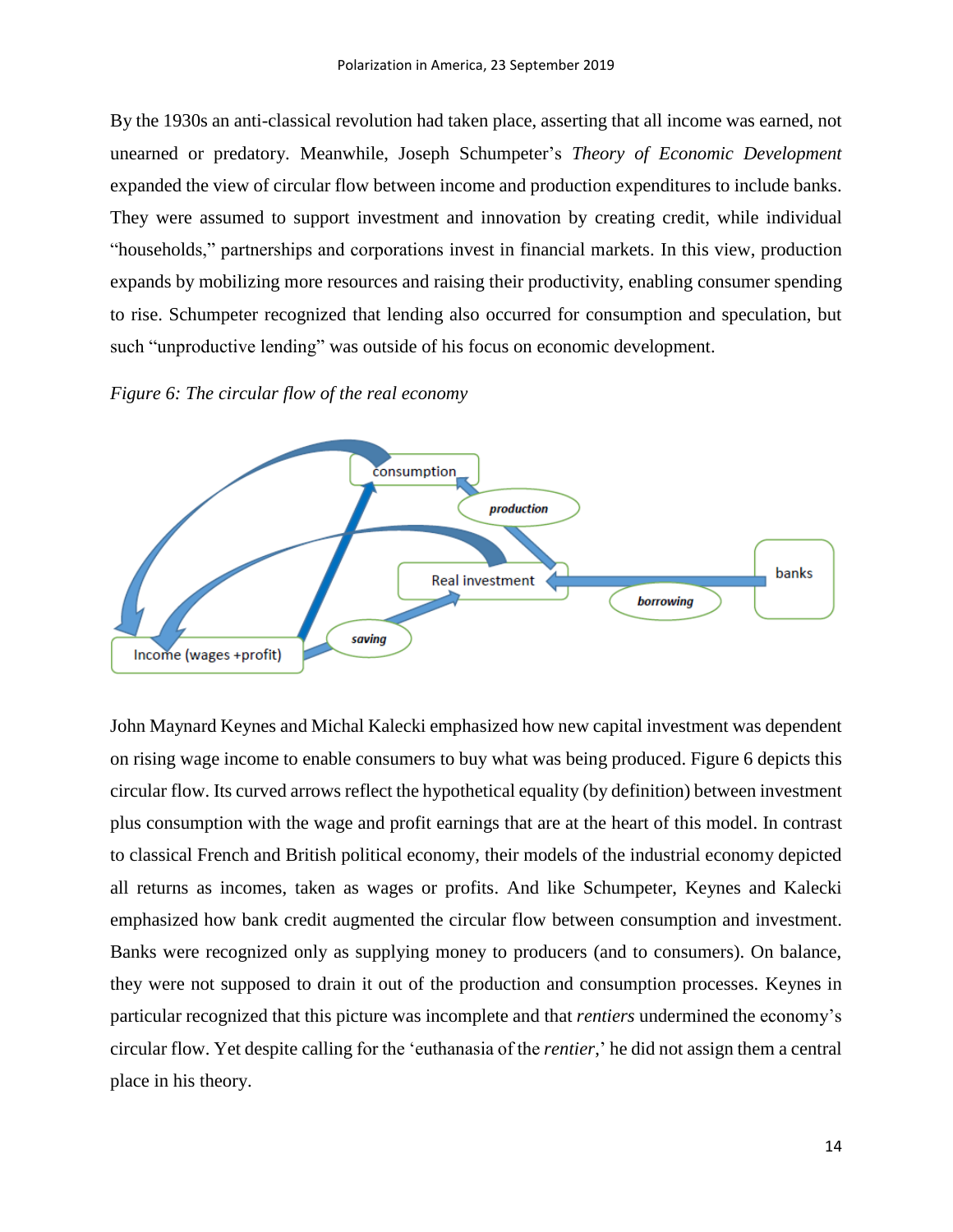The circular-flow approach formed the basis for Simon Kuznets to develop what has become the dominant GDP model. Government spending on military and other sectors was seen to generate incomes without producing consumer goods. As military spending rose in response to World War II, its role was measured in order to focus on the disparity between income and production. His GDP framework was developed as a policy tool during World War II to keep incomes in line with the production of consumer goods, so as to control inflation.

#### *Economic rents and "capital gains" as returns beyond "earnings"*

The national accounts bequeathed to us by Kuznets and his followers miss the two most important characteristics of finance capitalism. As noted above, the NIPA do not show how owners of rentyielding assets benefit from "capital gains" as market prices rise for real estate, financial securities (stocks and bonds), property or patent rights. We put "capital gains" in quotation marks because rent-yielding assets and their asset-price gains are not capital in the sense of industrial capital – a factory, tools, R&D or other actual means of production.

Also, in terms of the current flow of income, economic rent is not isolated in the NIPA's breakdown of GDP. Such rent is the blind spot of today's macroeconomics. It is a category of income and increase in wealth that does not involve work or production, but is simply the yield of a property right, legal privilege or "patent" to receive income from users of assets that are owned or patented. So rent has no corresponding product. It is a subtrahend, an economic overhead.

Concern over rising land rent and the resulting land-price gains was central to classical economics. The quintessential *rentiers* were the landowners. It was recognized that land rents tend to rise over time in the normal course of things. John Stuart Mill described how a landlord enjoys such rising rents and asset-price gains "in his sleep":

"The ordinary progress of a society which increases in wealth, is at all times tending to augment the incomes of landlords; to give them both a greater amount and a greater proportion of the wealth of the community, independently of any trouble or outlay incurred by themselves. They grow richer, as it were in their sleep, without working, risking, or economizing. What claim have they, on the general principle of social justice, to this accession of riches? In what would they have been wronged if society had, from the beginning,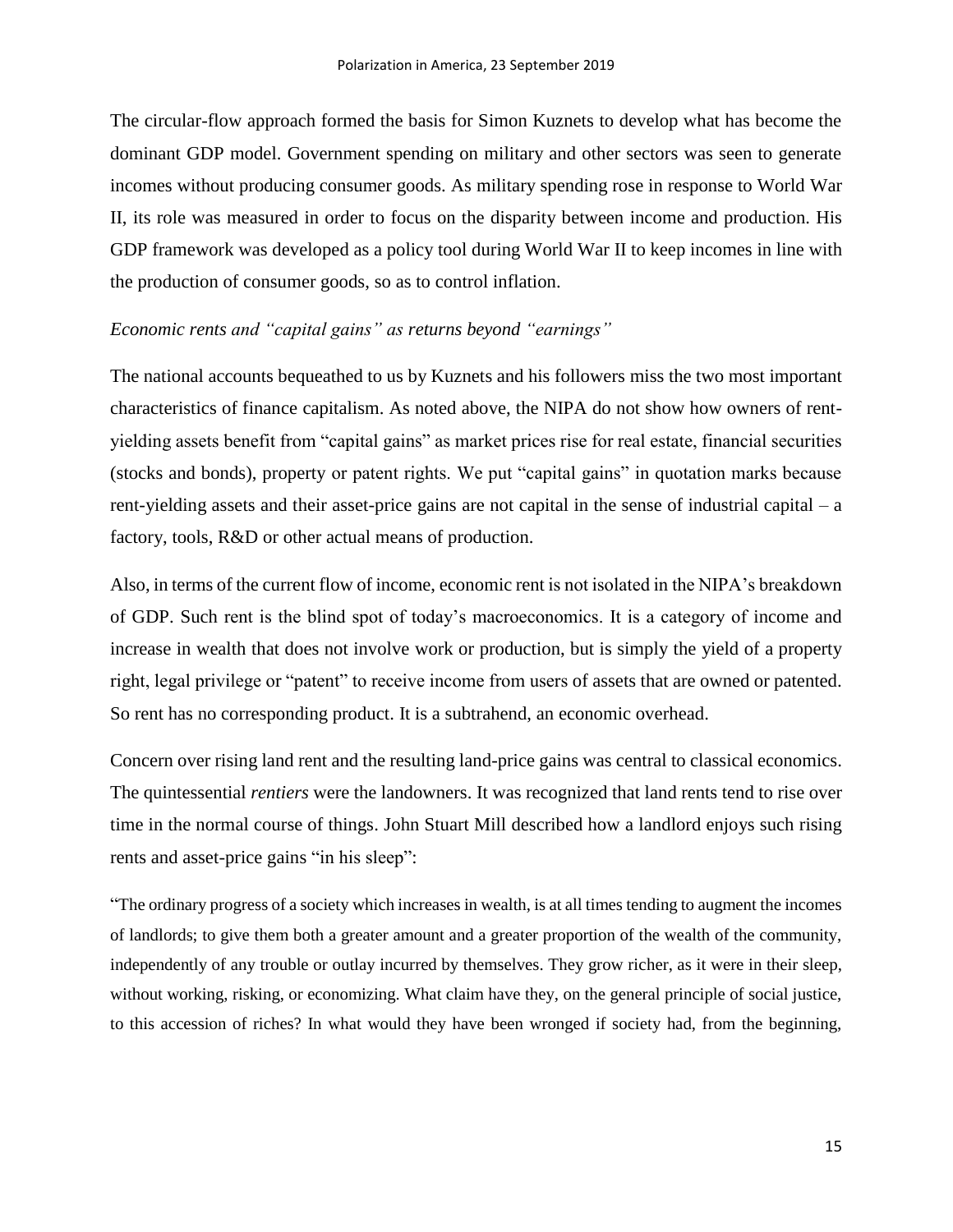reserved the right of taxing the spontaneous increase of rent, to the highest amount required by financial exigencies?" 5

If Mill had called landlords the One Percent we would immediately recognize the similarity to today's rent extraction. The One Percent, and even the Ten Percent, are the asset-owning class corresponding to the 19<sup>th</sup> century's hereditary landed aristocracy and its groundrents. Today, they are the major designers and gainers from financialization, "without working, risking, or economizing." By imposing tollbooth monopoly charges that siphon off income from the production-and-consumption economy, their windfall *rentier* gains render the economy more polarized and fragile.

As noted above, the political attempt to free economies from such rent seeking inspired the inception of national income accounting in the mid-18<sup>th</sup> century by the Physiocrats. By measuring the economic surplus, which they saw as generated exclusively on the land, they sought to tax the post-feudal landed nobility instead of labor and industry. Francois Quesnay, a surgeon to the king of France, applied to the body politick the idea of the circular flow of blood within the human body. At the hands of Adam Smith, David Ricardo, John Stuart Mill and the reformers in their train, British political economy defined a free market as one freed from the rents siphoned off by landlords, monopolists, banks and other financial institutions from the rest of the economy, including industry and commerce as well as agriculture.

The late 20<sup>th</sup> century saw landlords and bankers fight to reverse this basic political aim of classical economics. Instead of making *rentier* income the tax base, they sought to *untax* it. To defend their anti-classical revolution, they re-defined a free market as one free *for* rent-seekers to keep for themselves land rent and monopoly rent. Bankers were given tax favoritism for investors buying rent-yielding properties on credit and paying their rent to creditors as tax-deductible interest. To defend their position, they changed the conceptual framework of national income and product accounting, rejecting the distinction between income earned in the form of wages and profits as compared to economic rent and balance-sheet gains in asset prices.

 $\overline{a}$ 

<sup>5</sup> Mill, John Stuart (1848): *Principles of Political Economy, with some of their Applications to Social Philosophy*, Book V, ch. II §5.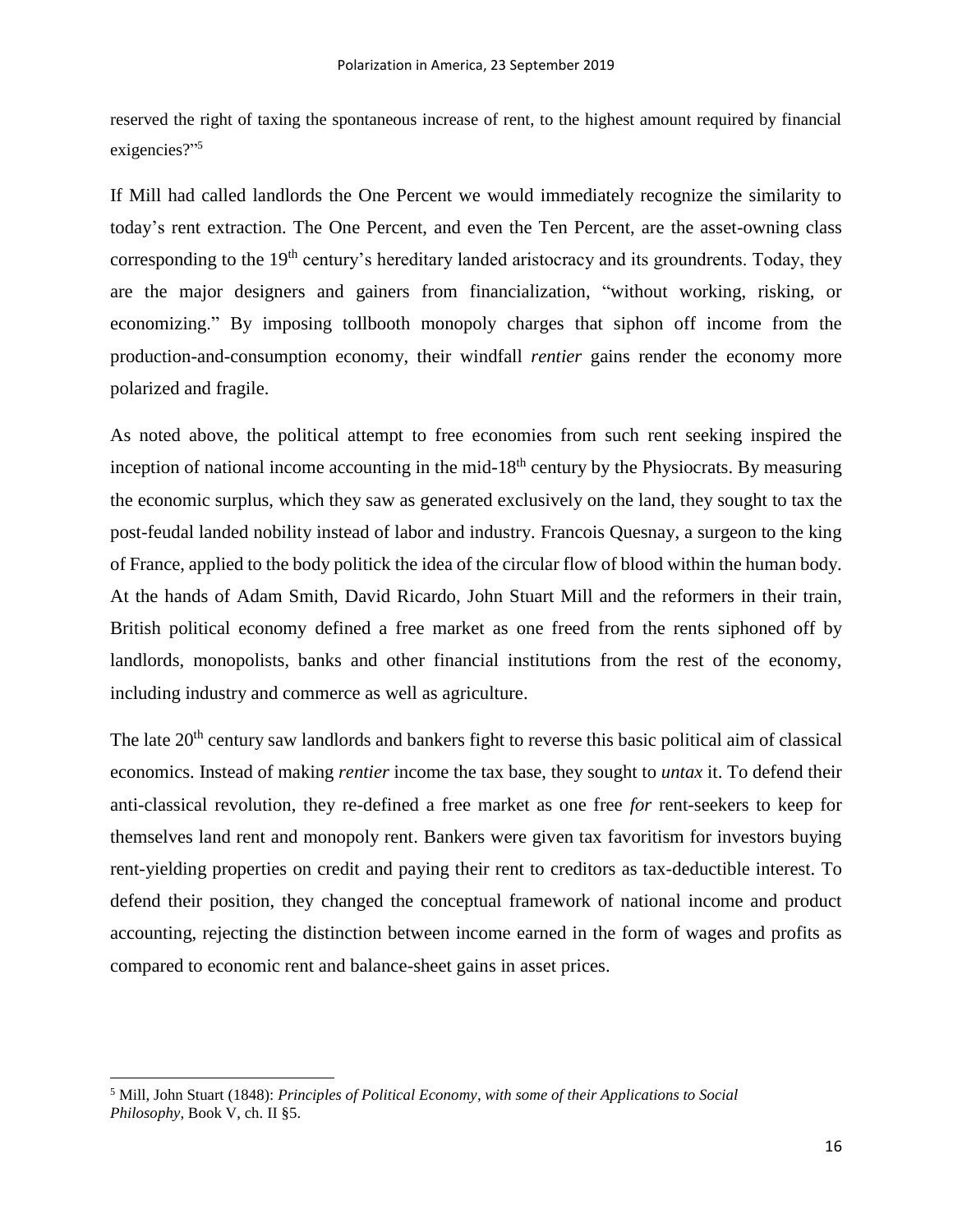In reality, wages and profits are only two forms of revenue and the means to obtain wealth. Since the 1980s, economic rents and asset-price gains for rent-yielding assets have become the major ways in which wealth has increased, not industrial investment and earnings. Owners of property receive passive (*rentier*) income and capital gains on the rising market valuation of their real estate, stocks and bonds. But the purpose of the National Income and Product Accounts (NIPA) inspired by the circular-flow framework is neither to measure asset-price gains, nor to draw the classical distinction between earned and unearned income by juxtaposing wages and profits to economic rents from land ownership, monopoly privileges and patents, and finance capital.

# **Section 3 - A new framework: subtract rental and financial "services" from the NIPA as nonproducts**

Every statistical framework is based on some implicit economic theory. Mainstream textbooks, most journal articles and policy advice euphemize all rental income as "earnings." *Rentiers* and their lobbyists insist that all charges for access to credit, health care, education, utilities, insurance, and housing are justifiable and productive costs of doing business for the use of bank credit-creating privileges and loans, insurance policies, real estate, drug patents, schools and power and water grids. The effect of the NIPA system of national accounts (rooted in the anti-classical reaction of J. B. Clark in the 1890s) is to leave the public with an impression that unearned rents simply do not exist – as if all non-wage income is profit, and as if everyone "earns" whatever they can take, regardless of how they obtain it.

To measure the magnitude of rent, and to build a statistical framework relevant to today's financialized economy, we need to draw on the classical tradition by recovering the vocabulary that it developed precisely to create a conceptual framework to measure rent extraction. Only when we statistically identify it can we analyze its role in polarizing today's economies by causing "*rentier* austerity" "or "rent deflation" for the production-and-consumption economy.

The GDP framework of the circular flow of goods and money in the real economy has become intellectually obsolete largely because financialization of real estate, stock and bond markets has created two new types of return that are not reported as "earnings": depreciation and capital gains. Figure 7 shows the extent to which corporate cash flow – profit and depreciation – plus new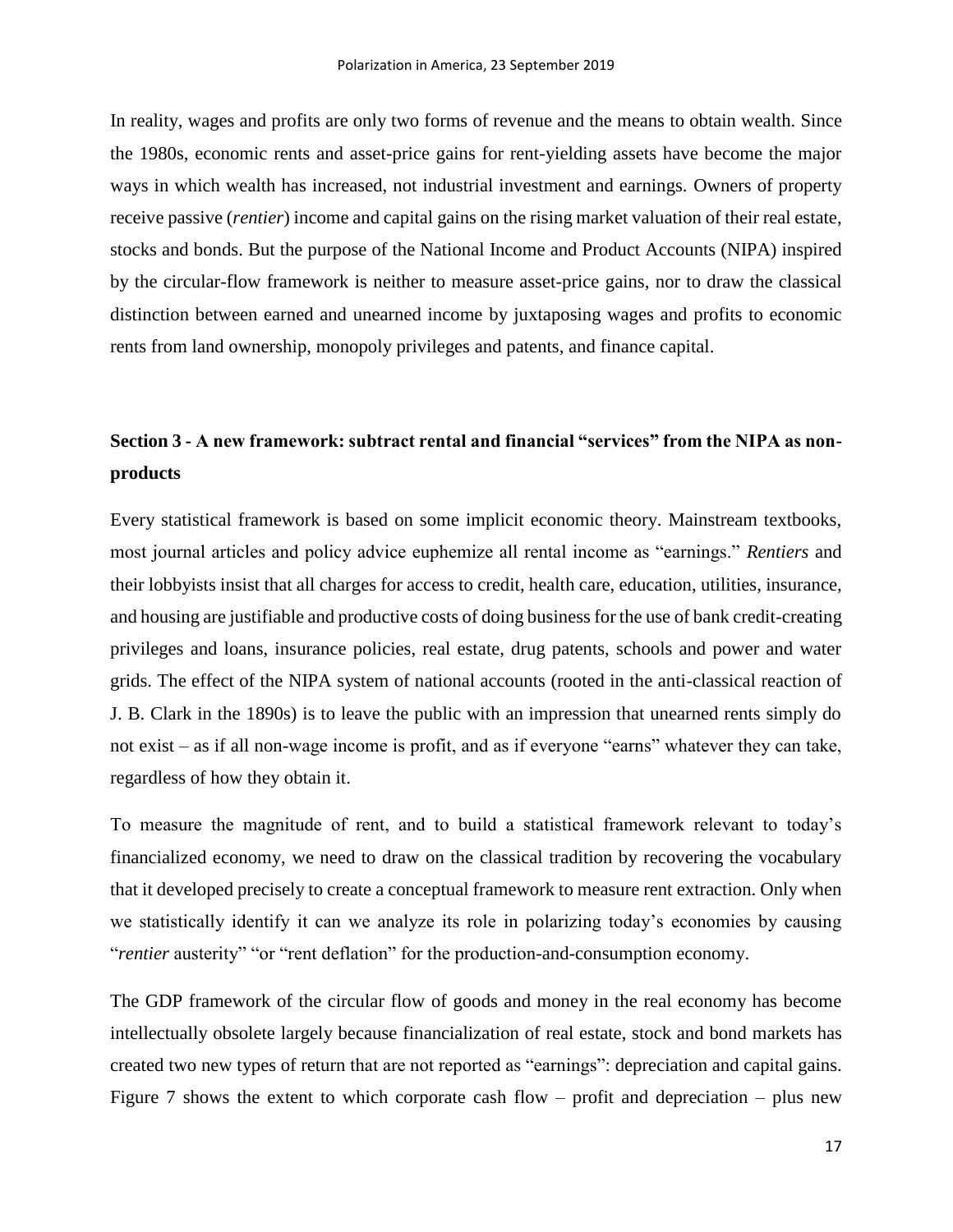borrowing considerably exceeds new investment, and thus has become decoupled from real investment as compared to the pre-financialization era before the 1980s.

Landlords charge rent for their housing and commercial real estate. Homeowners keep the rising rental value of their homes for themselves. Banks create credit, enabling buyers to purchase such properties. The more they lend, the higher prices rise for these rent-yielding assets – financed on credit, with the rental value paid to the banks in exchange for loans to buy homes before rents and housing prices rise yet further.





Some rate of return is necessary to motivate investment, maintain real estate, power grids and factories, and undertake private-sector research to produce new drugs. But pharmaceutical companies price their drugs on which they own patents at whatever the market will bear, without reference to actual costs of production. A century ago, rates of return were publicly regulated, as were interest rates by usury laws. Rates of return for utility companies supplying gas and electricity are still regulated, but not water companies.

It was an article of faith in progressive industrial economies such as the United States and Germany that governments should prevent monopoly pricing for basic infrastructure, and indeed to supply basic needs at subsidized prices or freely: health care, water, communications, education and transportation, and also money and banking services. Progressive income taxation was to fall mainly on landlords, monopolies, banks and their owners ("coupon clippers").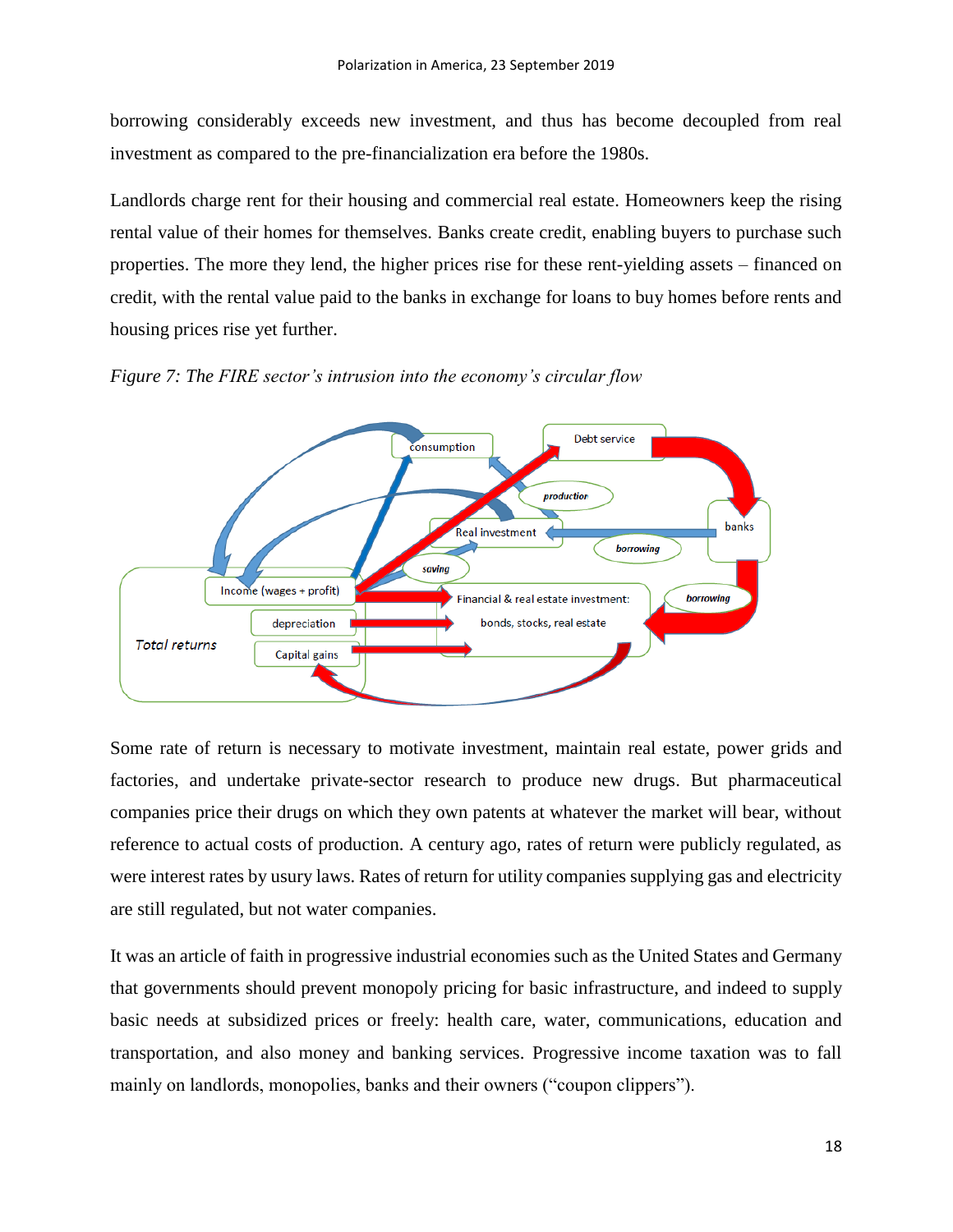Classical economists deemed legal privileges unproductive to the extent that they enable their owners to charge users of these assets more than what is needed to provide and maintain their services. They drew a clear distinction between costs of production that are economically necessary, and rent charges that are not necessary and therefore are a net burden on the rest of the economy.

Land sites, for instance, are provided by nature, while their use-value is a product of public investment in local infrastructure and the level of prosperity. Monopoly privileges for banks and basic infrastructure also are created by lawmakers "by the stroke of a pen." Payments to owners of these privileges - privatized and financialized into legal assets – are largely a burden on society's incomes, not an investment in the economy's capacity to generate real output. The income they redistribute as rents to the owners of these rights and privileges, are subtracted from incomes in the lower brackets of the distribution.

Unlike paying wages or payments for materials and professional services for production and distribution, rents are zero-sum transfer payments with no real *quid pro quo*. That is why payments for land rent, monopoly rent and financial charges should not be counted as part of the economy's "product." No value added is realized from paying such rents, so national income does not grow as a result. Such charges and fees are a pure *transfer payment* redistributing income from renters or users to *rentier* owners. They are not costs that need to be incurred in order for the productive process to continue. They are best thought of as tolls imposed at the economy's choke points, access charges independent of necessary production costs. These costs are paid by users, and become windfall gain for *rentiers*, accruing without any productive effort of their own, as Mill and his fellow classical economists emphasized. Such rents do not reimburse the cost of investment to create these assets (land sites or exclusive patent rights), but burden the cost of living and doing business by being superimposed on the economy's production and consumption costs. Their reduction or full removal therefore will not harm production or consumption levels.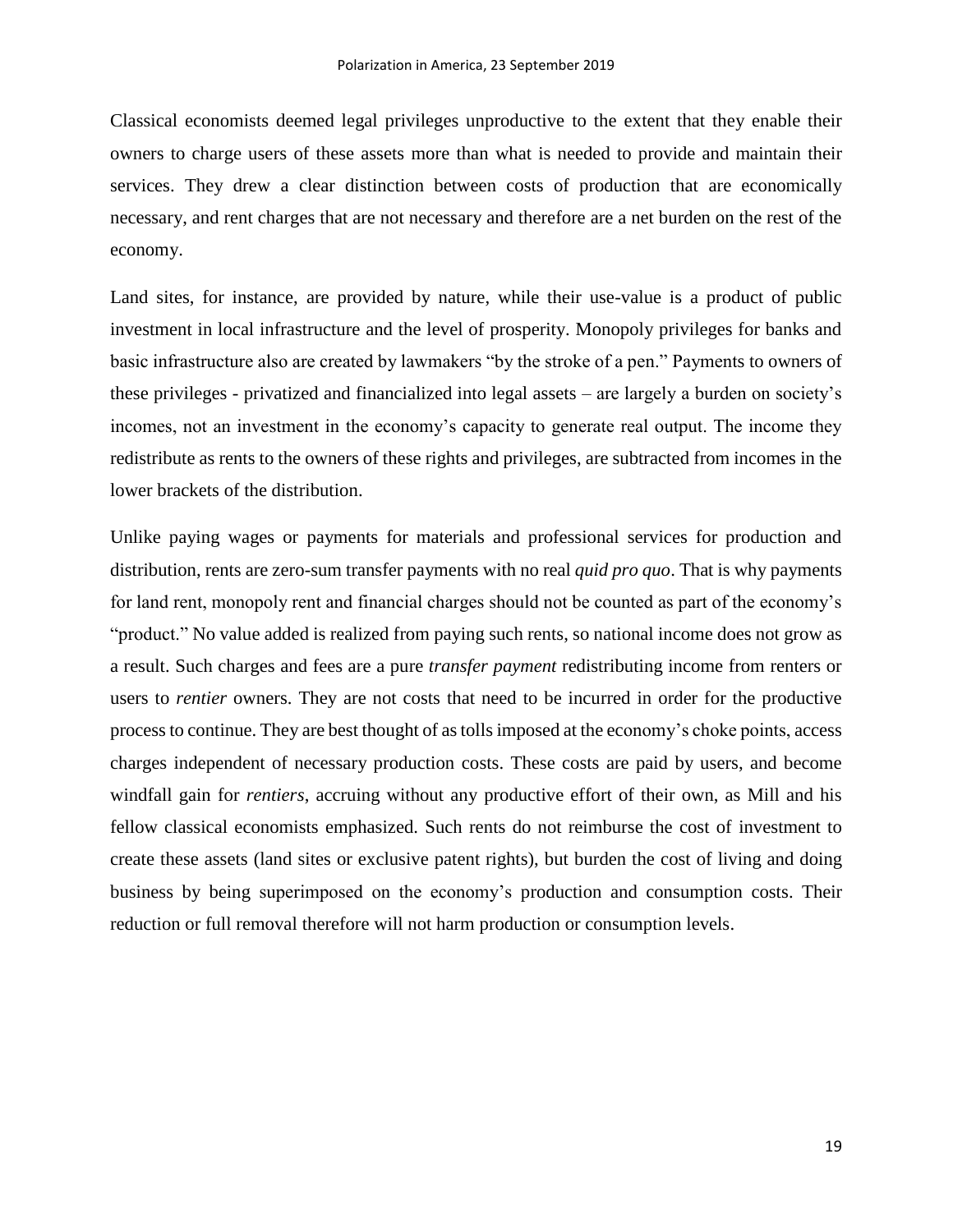*Figure 8: The share of economic rents in pre-tax incomes over income deciles*







*Note: These charts do not include taxes and FICA tax withholding (Social Security and Medicare deductions)*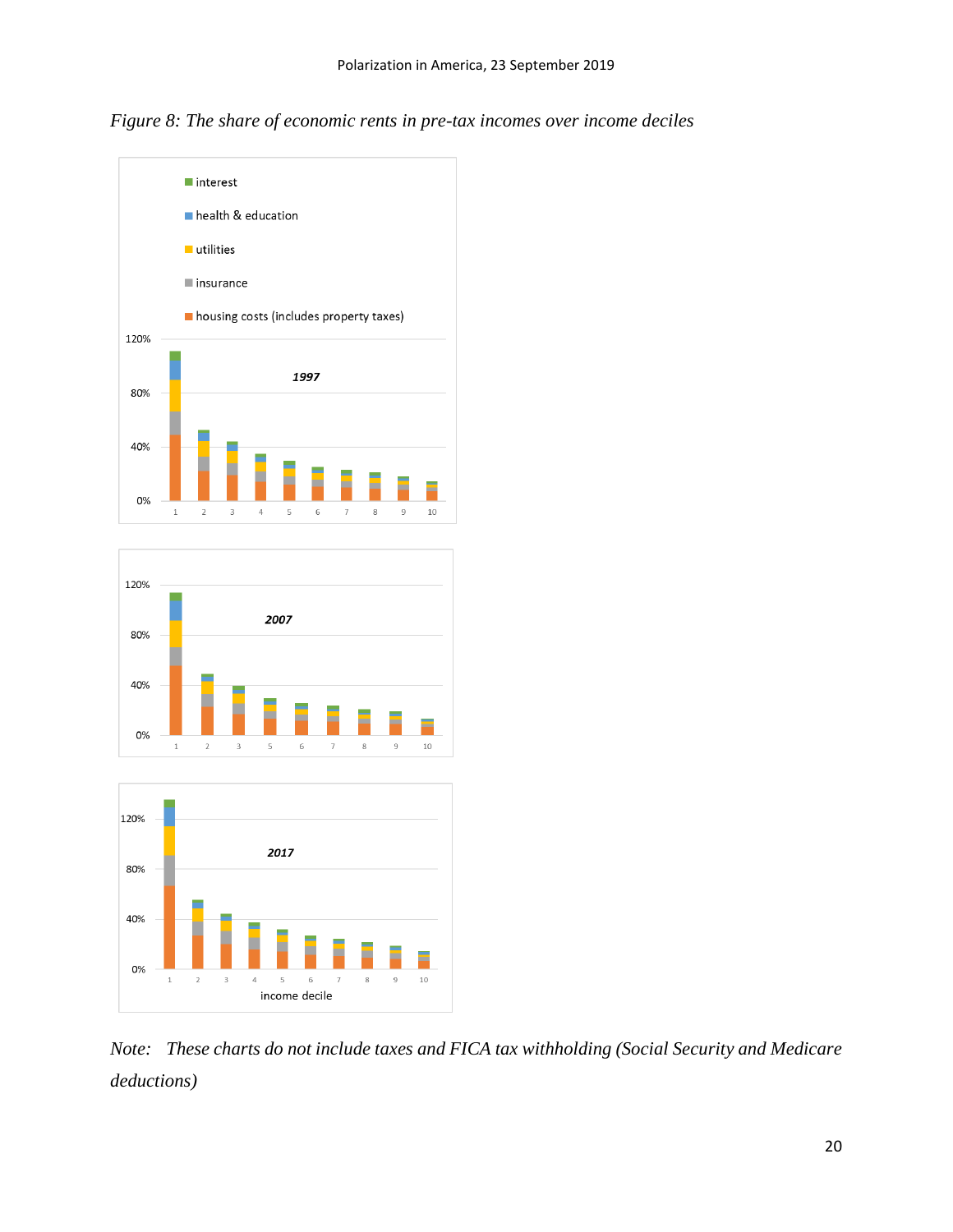Figure 8 is our suggestion for how to measure these rents. There are numerous ways to do so, because the distinction between rent and other forms of income rests on how the distinction is drawn between returns that are productive, adding value and "product" to the economy, and returns that result simply from ownership rights and hence do not really reflect a "product" but merely detract from the economy's income. This distinction ultimately is political, as was Kuznets's politically expedient decision to include military expenditure as productive.

To show how regressive and extractive such *rentier* charges are, Figure 7 deducts them from aftertax incomes for each of the ten income deciles for 1997, 2007 and 2017. Hardly by surprise, the lower income brackets pay the highest proportion of their income for access to housing, education and other necessities – let alone to maintain consumption. For the lowest income decile, these deductions are more than 100 percent of income. The poorest 10 percent receive public subsidy in addition to their reported income. Still, they are obliged to pay a higher percentage of their income as interest, especially because they are more driven to resort to usurious payday loan sharks as well as having to pay higher penalty interest rates on their credit cards.

A second noteworthy trend is that for the bottom 30 percent, total subtractions rose as a share of income *after* the 2007 crisis. And in fact, most likely these Federal Reserve figures substantially understate the housing burden for most people. Housing costs are about 15 percent on average for the bottom 50 percent. But private studies and media reports show that housing costs have risen much more than incomes, absorbing a larger and larger proportion each decade. The fact that the U.S. Government (FHA, Fannie Mae, etc.) guarantee personal home mortgages absorbing up to 43 percent of an applicant's income gives an idea of the proportion of income that many home buyers have to pay. The BLS, Consumer Expenditure Survey Public-Use Microdata 1996-2014 reports that households in the Lower Third spent 40 percent of their income on housing – and renters nearly half (as of 2014).<sup>6</sup>

 $\ddot{\phantom{a}}$ 

<sup>6</sup> See for instance [https://www.governing.com/gov-data/economy-finance/housing-affordability](https://www.governing.com/gov-data/economy-finance/housing-affordability-by-city-income-rental-costs.html)[by-city-income-rental-costs.html,](https://www.governing.com/gov-data/economy-finance/housing-affordability-by-city-income-rental-costs.html) Housing Affordability Burden For U.S. Cities, and Shawn M. Carter, "The top 10 US cities where rents have increased the most," CNBC, , January 4, 2019 https://www.cnbc.com/2019/01/04/the-top-10-us-cities-where-rents-have-increased-themost.html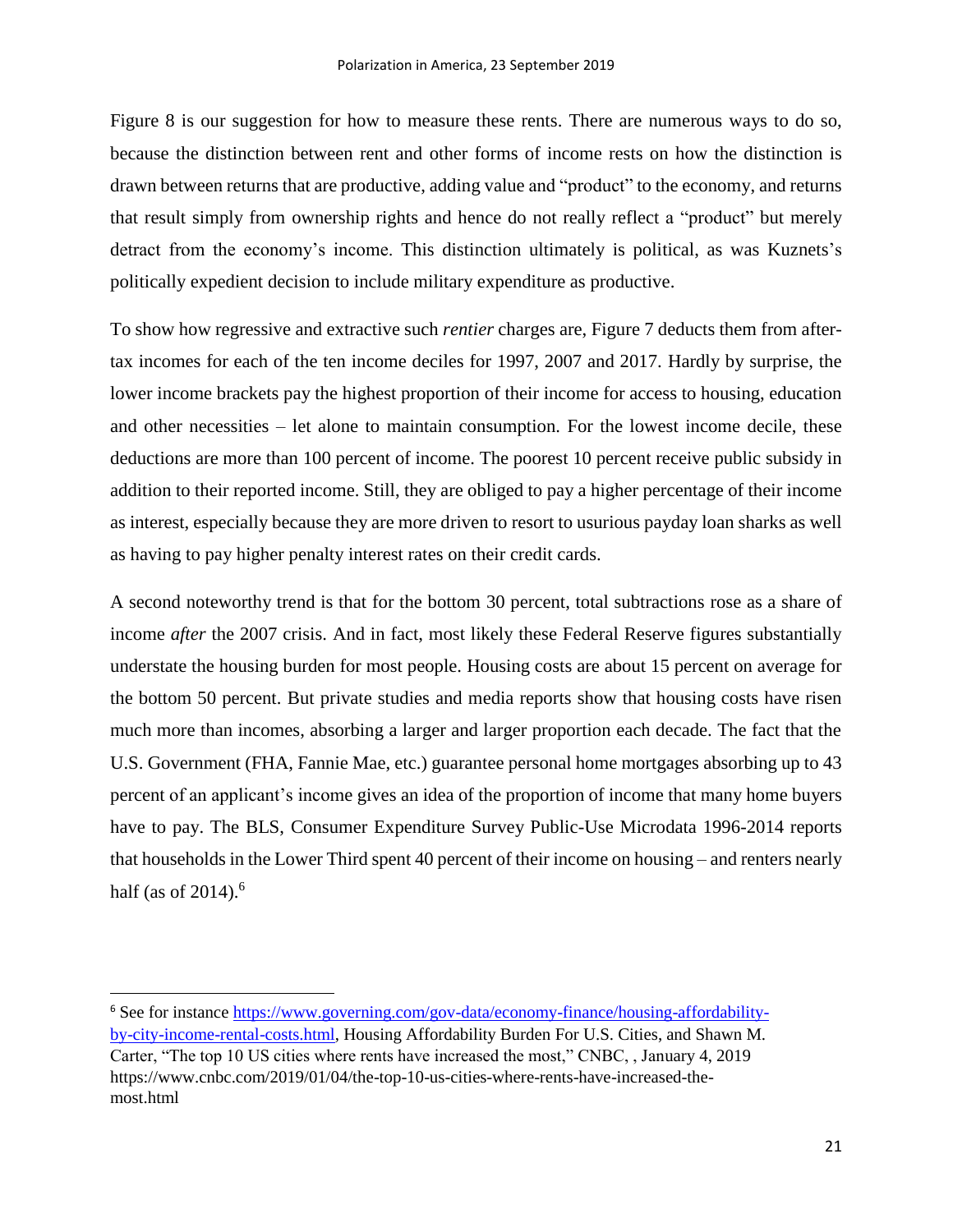This suggests that something is seriously wrong with the Fed's statistics. Given this anecdotal empirical evidence, these charts based on official statistics are only a very conservative estimate of the extent of inequality in the distribution of the burden of subtractions from pre-tax incomes that is due to the FIRE sector and kindred monopolies. The official statistical methodology has, by implying that the FIRE-sector deductions have barely risen as a proportion of GDP for every income decile from 1998 to 2007 to 2016, has become far removed from financial reality.



*Figure 9: Change in rentier deductions, as percent of income:* 

*Source: Survey of Consumer Finances*

For the moment, the official statistics are all we have, and the trends they show are already bad enough. Figure 9 shows the change in *rentier* deductions as a percentage of income over two decades. No change occurred for the top decile, but for the middle decile it rose from the mid-2000s to 3 percent in 2017 and at a rate *ten times* larger for the bottom decile, to 20-30 percent.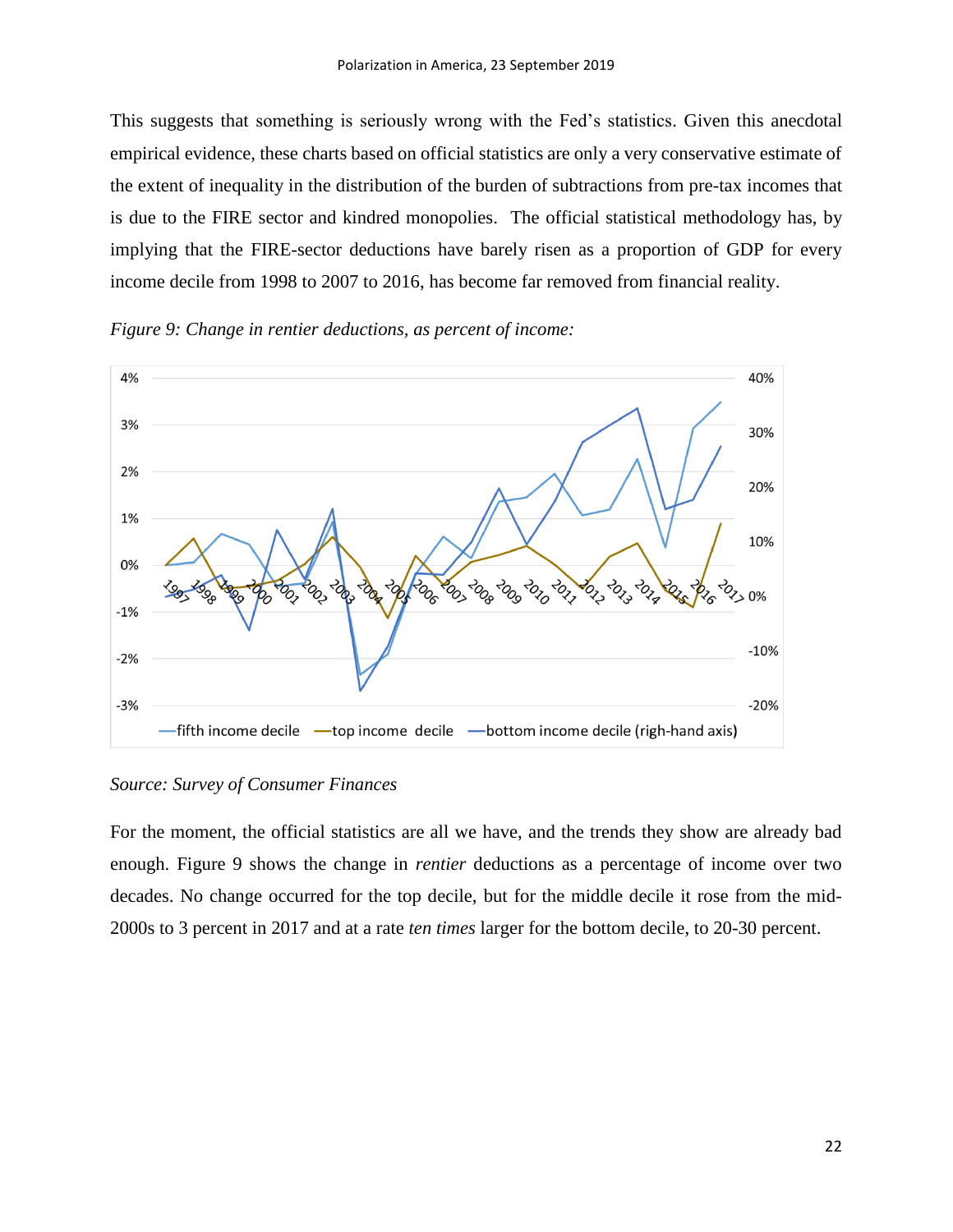*Figure 10: holdings of debt as percentage of income: the debt burden (percent income) has risen for the 90 percent, but not for the 10 percent*







*Source: Survey of Consumer Finances*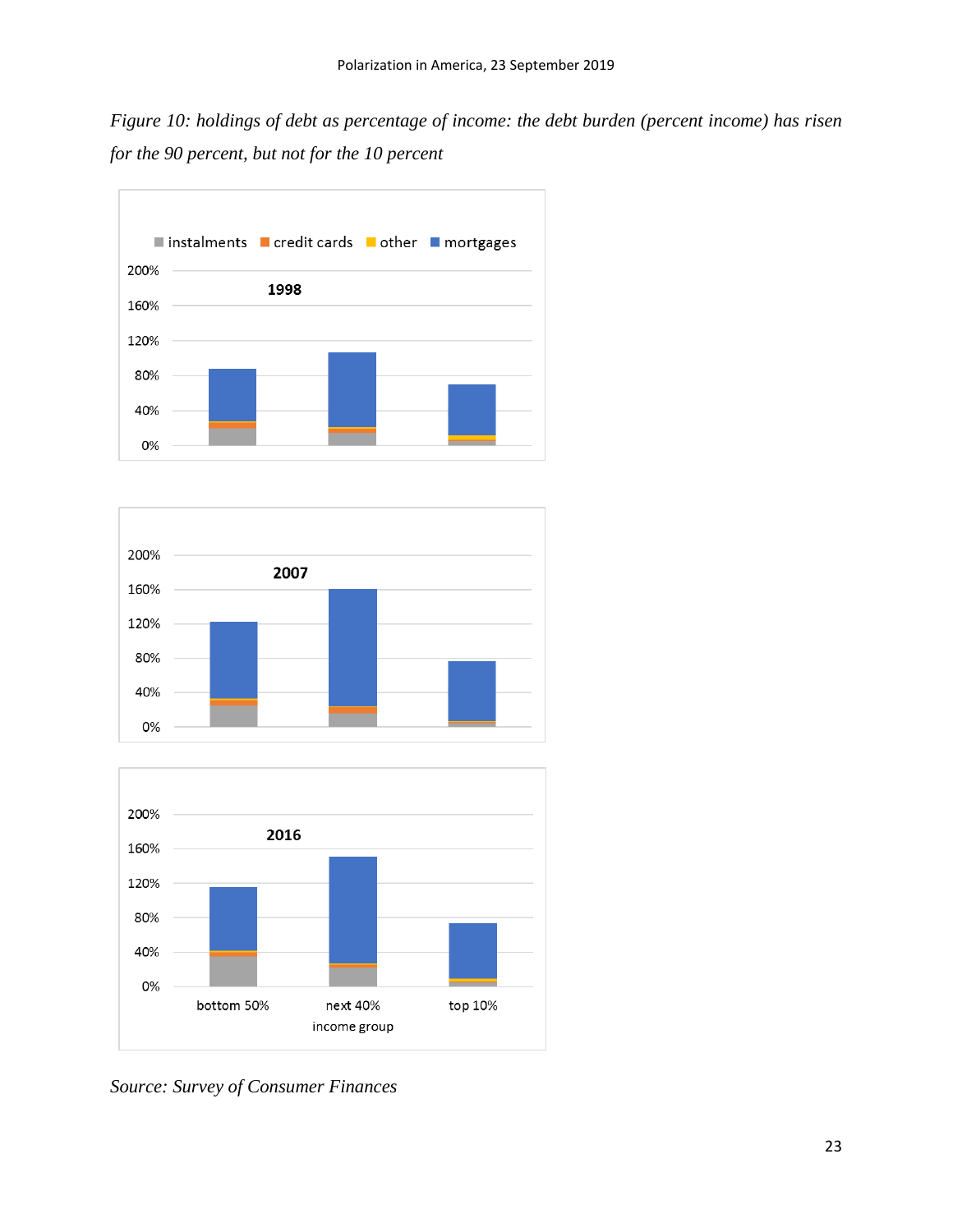These distribution charts show that after the 2008 crisis, rental privileges remained the prime category of asset ownership. It therefore is necessary to measure the extent to which such rentseeking is superimposed on today's post-industrial economy, eating into the circular flow of production and consumption spending.

#### *Depreciation as a rentier overhead*

 $\overline{a}$ 

Nowhere is the NIPA's divergence from reality more visible than in the treatment of depreciation, specifically for the real estate sector which the Internal Revenue Service has estimated accounts for some 80 percent of reported depreciation.<sup>7</sup> There are two sources of statistics on real estate depreciation, and each source has quite different aims. That of the IRS is to measure the actual flow of income within the economy, and to apply the tax law to this income. Over the years, lobbyists for the real estate sector and its financial backers have created a widening divergence between the picture produced by tax filings and that which the NIPA report in measuring "real" product and its income flows. The NIPA's reported picture of reality does not reflect why Donald Trump said that he loved depreciation, because it enabled his accountants to show a book loss instead of taxable income. By trying to depict physical reality rather than the actual financial income flows, the NIPA statistics overlook the financial reality of how investors use various pretenses that the tax code permits absentee owners of real estate (but not homeowners) to use.

Depreciation is revenue that is supposed to reflect the rate at which a building, factory or capital good wears out or becomes obsolete. The logic in making this revenue tax-exempt is to enable investors to recoup their original investment, as distinct from profits or rents *on* this investment. But do buildings really wear out? And if they do wear out, whether at the assumed rate of anywhere from 7 years (under the Reagan Administration's double declining balance method of calculating depreciation) or 30 years (the NIPA's "real" figure), why are so many buildings still standing that were built before 1990?

The answer, of course, is the rule of thumb that landlords typically spend about 10 percent of their rent roll on maintenance and repairs precisely to *prevent* buildings from wearing out and

<sup>7</sup> The IRS's *Statistics on Income* is published every decade or so to provide benchmark data. That is the sole source of information on what real estate investors actually claim on their income-tax returns.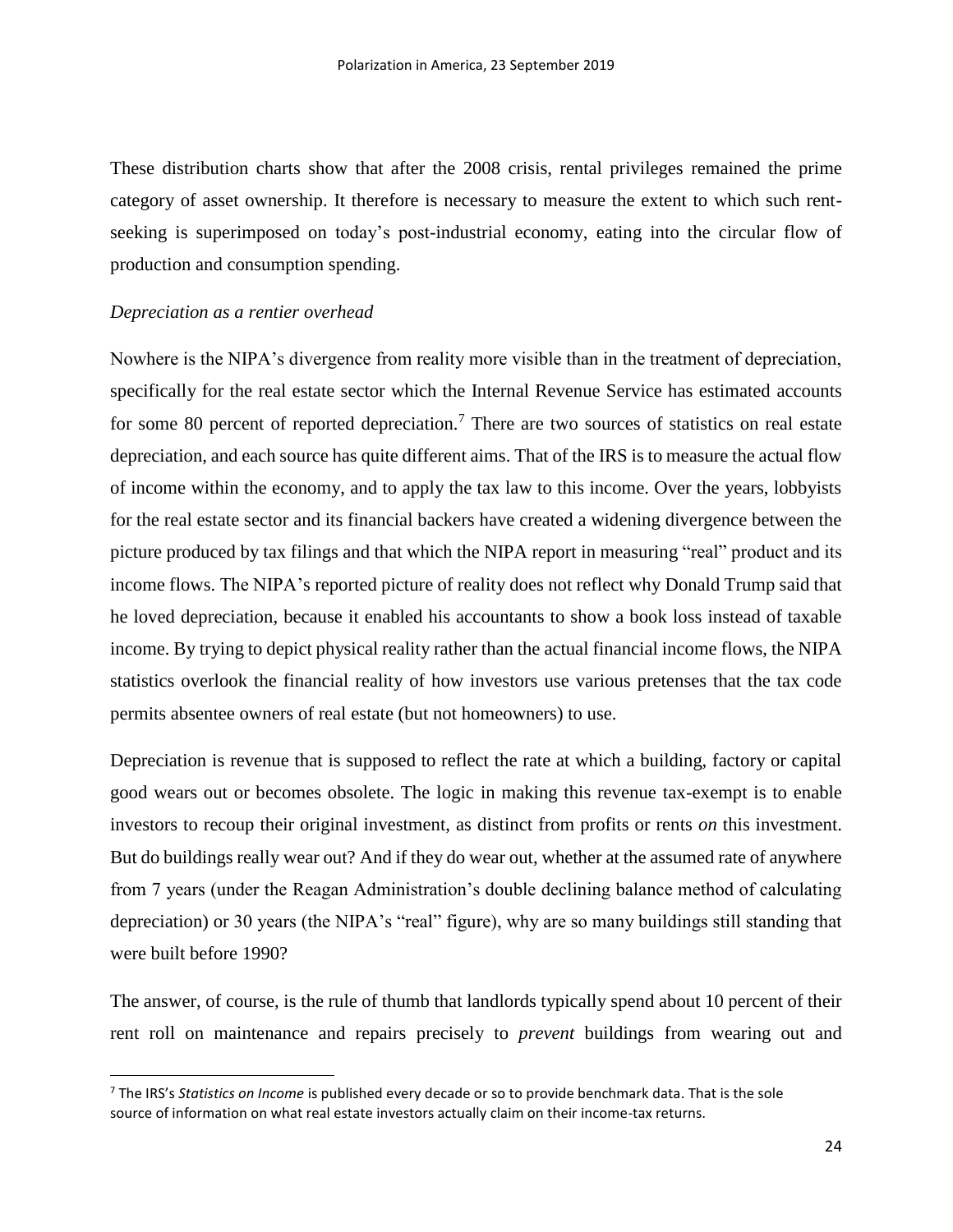depreciating. But the NIPA – supported by Federal Reserve balance-sheet statistics in its quarterly Flow of Funds reports (Table Z) – show a deep confusion at work. Is it realistic for a building that has been depreciated and its value recaptured once, to be depreciated over and over again upon each sale, each time at rising prices? That is what the U.S. tax code permits. Each time a real estate property is sold, assessors attribute a portion of the price gain to the building, so that depreciation will rise with it.

A more realistic appraisal would be to assign this valuation to the land, not to the landlord's capital investment in the building. The effect of this mis-attribution is to enable real estate investors to take most of their net rental income in the form of tax-exempt "depreciation." *Over-depreciation* would be a more appropriate term.



*Figure 11. Land Value compared to GDP Trends: 1945-2015*

## *Source: NIPA*

 $\ddot{\phantom{a}}$ 

NIPA economists realize that the statistic they report for the real estate sector (Table 6.13D for partnerships and proprietorships, and 6.22D for corporate owners) is not the actual revenue accruing to real estate investors, but a *non-financial* imputation for how much the building "loses value" as a result of wear and tear or other depreciation (even as the property's price soars!).<sup>8</sup> This practice prevents a realistic estimate of how much money real estate investors actually are making tax-exempt, as Donald Trump has explained: "I appreciate depreciation. For me the relevant issue

<sup>&</sup>lt;sup>8</sup> The details are spelled out in https://apps.bea.gov/iTable/index FA.cfm, esp. table 3.4ESI, and explained i[n https://apps.bea.gov/national/pdf/chapter13.pdf](https://apps.bea.gov/national/pdf/chapter13.pdf)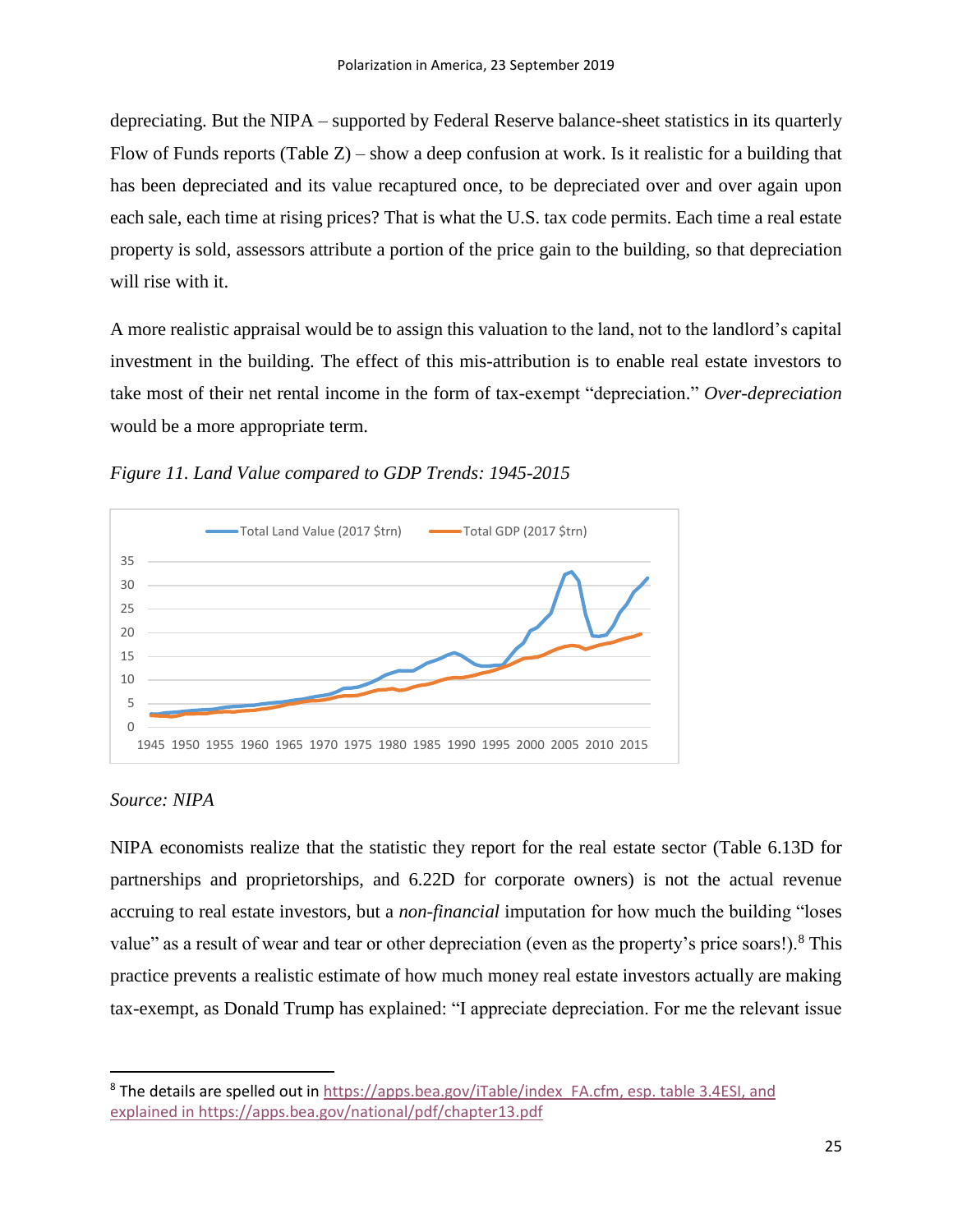isn't what I report on the bottom line, it's what I get to keep." **<sup>9</sup>** The fact that there seem to be no published statistics to measure this reflects the power of real estate and financial lobbyists to prevent popular awareness of just how large and egregious the false pretenses of over-depreciation really are.

Despite the steady rise in land prices (Figure 11) and hence building values, tax depreciation (and even NIPA calculations) imply that they are losing value. Real estate investors understandably do not want to publicize the extent to which their fortunes reflect these special breaks, based on fictitious assumptions favoring rent recipients at the expense of the tax collector. Depreciation has become a major category of real-life ebitda – earnings before interest, taxes, depreciation and amortization.

The effect of this tax "loophole" (that is, the pretense subsidized by political lobbyists) is to subsidize cash flow to fund new financial investment, helping asset prices rise. That has become the guiding logic of financial capitalism: to maximize financial flows into the real estate and financial markets, thereby creating a debt market. The "productivity" of debt is measured by its ability to increase asset price faster than the rise in debt, thereby increasing total returns. The problem for the economy at large is that this financial gain seeking drains revenue away from the circular flow of real investment and consumption instead of reinforcing it. The irony or "internal contradiction" is that what is financially remunerative ("productive") tends to *impair* tangible capital formation and productivity in the "real" economy.

## *Homeowners' imputed rental value*

 $\overline{a}$ 

In contrast to underreporting the depreciation revenue that absentee real estate investors receive tax-free, the NIPA add an estimate for "homeowners' implicit rent." This is a "real estate service" that does not involve the economy's actual flow of spending and receipts. It is what homeowners estimate that they would have to pay themselves if they had to rent their home instead of owning it. This estimate accounts for some 8 percent of reported GDP (Chart 12).

*Figure 12. Imputed rental value of owner-occupied housing as percentage of GDP*

<sup>&</sup>lt;sup>9</sup> Quoted in Peter J. Reilly, "Donald Trump's Deep Love Of Tax Depreciation - An Affair To Remember," *Forbes*, October 10, 2016.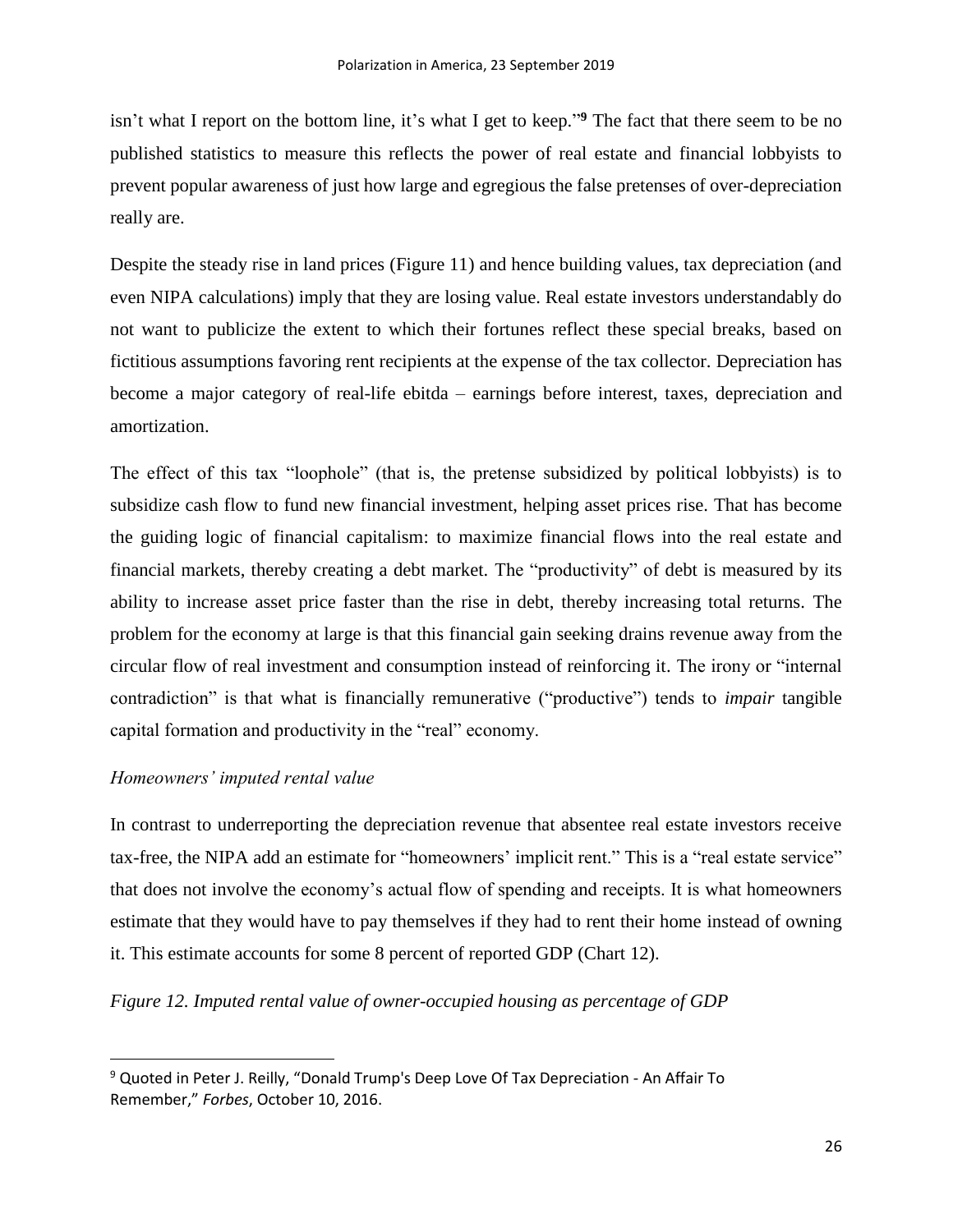

*Key to data sources used: NIPA Table 2.4.5, Line 52*

 $\overline{a}$ 

This imputed rental value does not involve any actual payment or receipt of income. Is it even really a "product"? Rents have indeed increased sharply since the post-2007 wave of home foreclosures causing a nearly 10 percent decline in U.S. home ownership rates (from 69 percent to 64 percent; Figure 17. above, p.11) and declines in mortgage lending and new residential construction (except for the very high end).

According to the NIPA, the combination of housing shortage, rising home prices and corresponding increase in rents (charged to the one-third of the population that does not live in their own homes) means that homeowners who would receive exactly the same living environment as before should nonetheless be credited with receiving an increased "product."

A realistic format to describe the economy would reflect how wealth is acquired increasingly by capital gains, not by saving out of profits and wages. But it is mixing "apples and oranges," balancesheet capital gains and the core economy of production and consumption to treat the imputed housing costs in the above chart as a "product" and hence contributing some 8 percent of GDP – and rising as America's rent squeeze intensifies.<sup>10</sup>

<sup>&</sup>lt;sup>10</sup> The NIPA do publish a statistic for "real GDP" by deflating each year's reported numbers with a statistic for price inflation (the GDP deflator, based largely on a selected consumer price index to reflect the cost of living).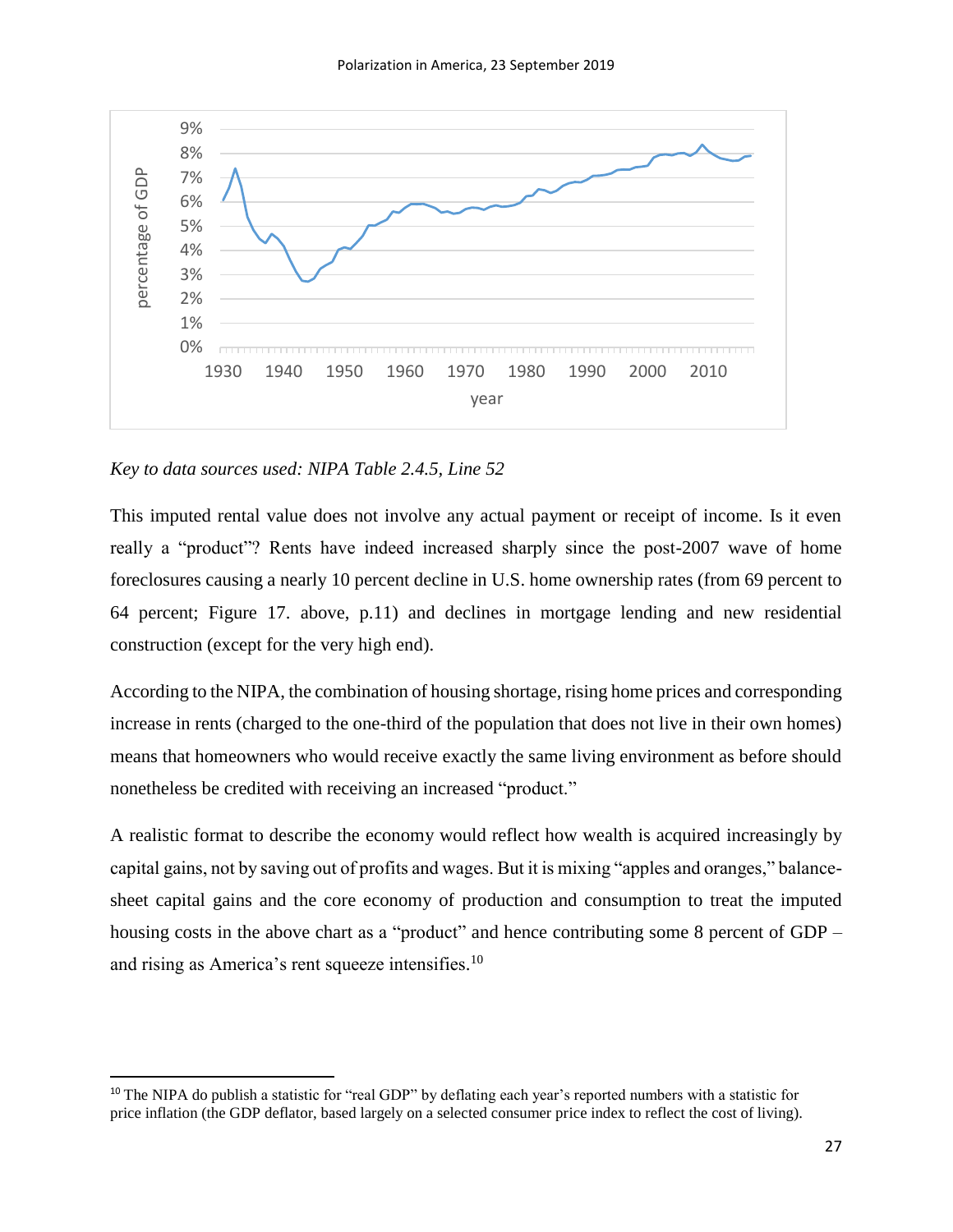Lobbyists for the FIRE sector have a vested interest in wrapping a cloak of invisibility around rent extraction and wealth created by financial instead of industrial engineering. They have played a major role in shaping the NIPA to conceal the magnitude of their rents by denying the classical contrast between earned and unearned income. To avoid being taxed, the FIRE sector, monopolists and other *rentiers* seek to distract attention from how they got wealthy by shifting the fiscal burden onto productive industry without playing a productive economic role themselves.

The working assumption (that is, the financial cover story) is that cash flow classified as depreciation will be reinvested, replacing depleted or obsolete capital stock. But after-tax profit far exceeds the private sector's tangible new capital formation. As noted above, the difference is explained by the fact that most cash flow is paid out as dividends or used for stock buyback programs.

#### *Corporate borrowing and stock buybacks masquerading as supporting real investment*

We can demonstrate the pretense that borrowing is financially necessary for real investment using the official data (Figure 13). After-tax earnings including depreciation almost coincided with investment until the mid-1990s, and hence was sufficient for this investment to take place. Borrowing therefore was not necessary for investment purposes. And except for a few exceptional recession years (1991, 2002 and 2009) when corporate cash flow fell so low as to be fully absorbed by investment, after-tax earnings and depreciation plus new borrowing were well in excess of real investment. Firms used this excess to pay their bond- and stock-holders, and to buy up their own stock to support its price – creating financial valuation without increasing production.

After 2002 a new financial boom started. Profits exceeded new investment by a wide margin, yet borrowing continued to rise unabated. Since 2000, its magnitude closely paralleled that of stock buyback programs (Figure 14). So in view of the fact that stock buybacks have accounted for the largest part of debt growth since the late 1990s, one could just as well say that firms use borrowing to buy back their own stocks as to say that they use their income for this purpose.

The upshot is that net U.S. saving is only a quarter of gross saving, with the difference accounted for by depreciation. It used to be half. There is still plenty of gross saving, but it is not being invested in tangible capital formation. It is used to buy assets – creating capital gains in the process.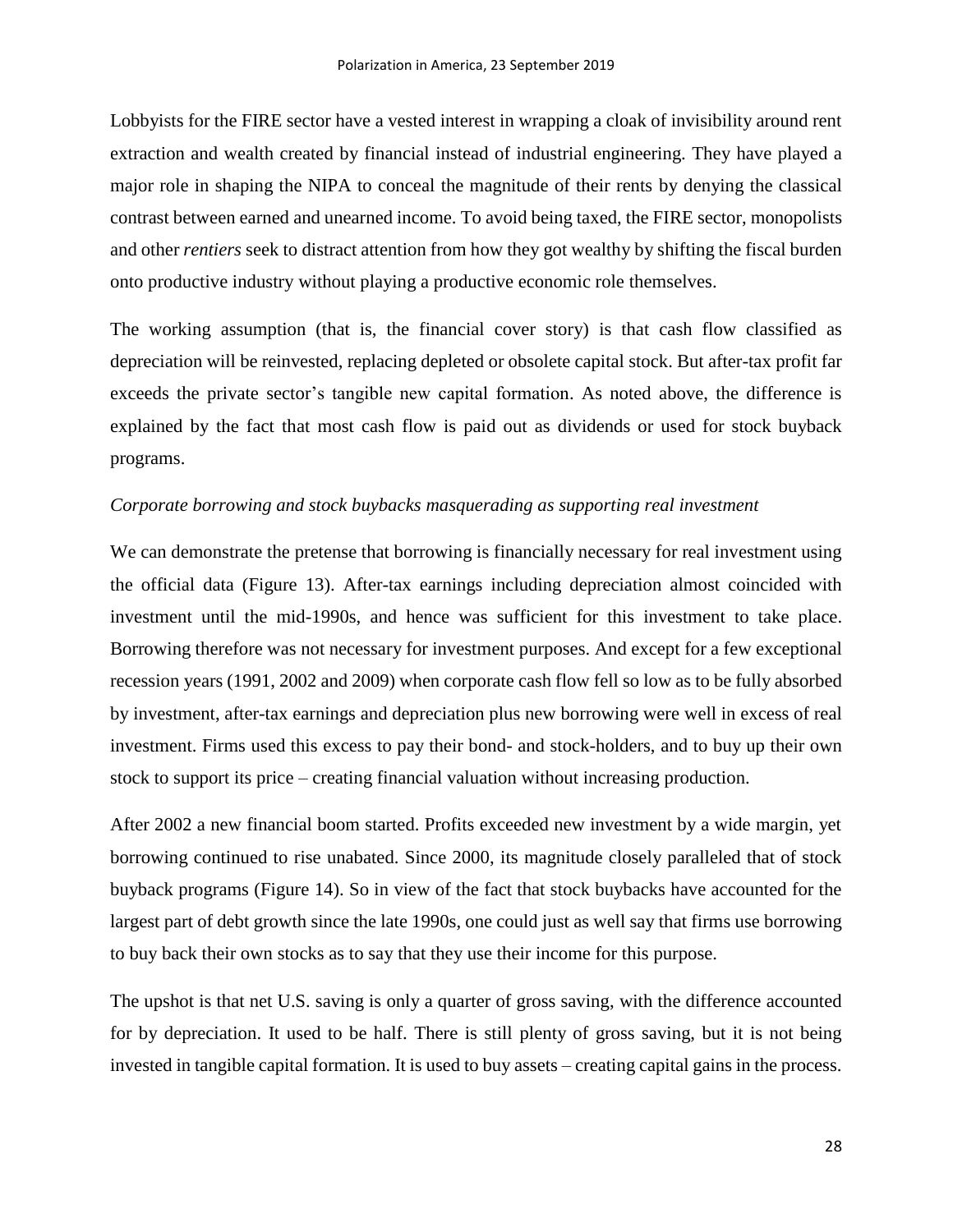



*Figure 14: Stock buybacks track debt growth since the early 1980s*



## *Source: NIPA*

## *Imputations of hypothetical or fictitious "product"*

The intellectual legacy of the GDP/NIPA accounting format has been distorted by including many lines that are the result of political lobbying. Our discussion of over-depreciation credits to the real estate sector shows the degree to which tax favoritism rests on economic pretense that the landlord's rent is offset by a hypothetical physical deterioration of the building and hence a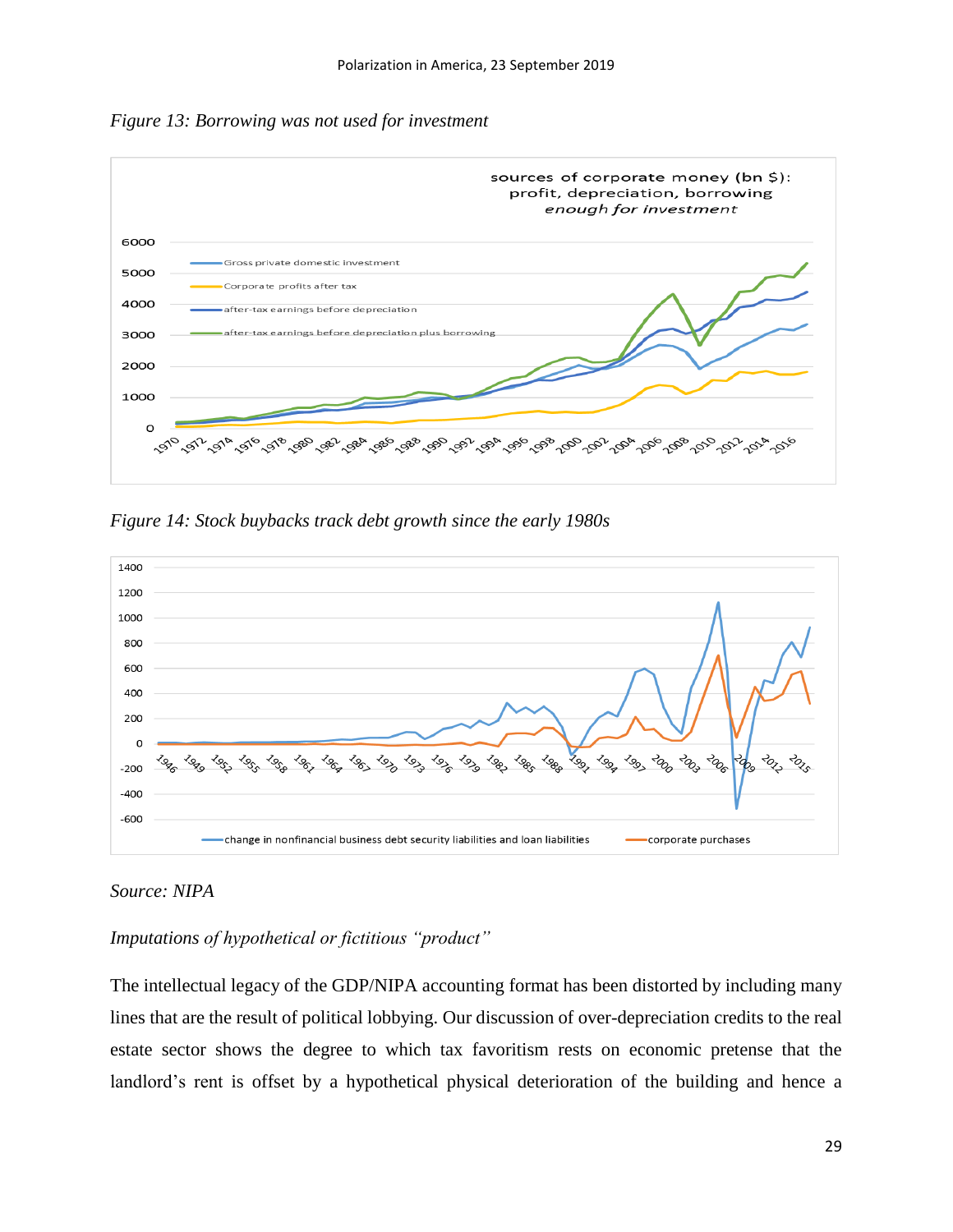financial loss. The tax code permits absentee real estate owners (but not homeowners) to pretend that their buildings (and "capital improvements") are losing value, despite the fact that they rise in price over time, and also include much capitalized land valuation *as if* it was part of the building. Also, "imputed rent for homeowners" pretends that as home prices are inflated on credit and rents rise (along with mortgage debt), this adds to GDP. Chart 15 a third and equally egregious inclusion: "financial services".





## *Source: NIPA*

What has occurred is an inversion of values about the proper aim of economies. Today, it is to get rich by means of a financialized *rentier* economy. From the point of view of *rentiers* and other investors, the production-and-consumption economy is the overhead (Chart 18). The costs of labor and capital are to be minimized by squeezing out more economic rent. By contrast, our approach treats the production-and-consumption sector as primary, and the FIRE sector and other rent extracting sectors as overhead.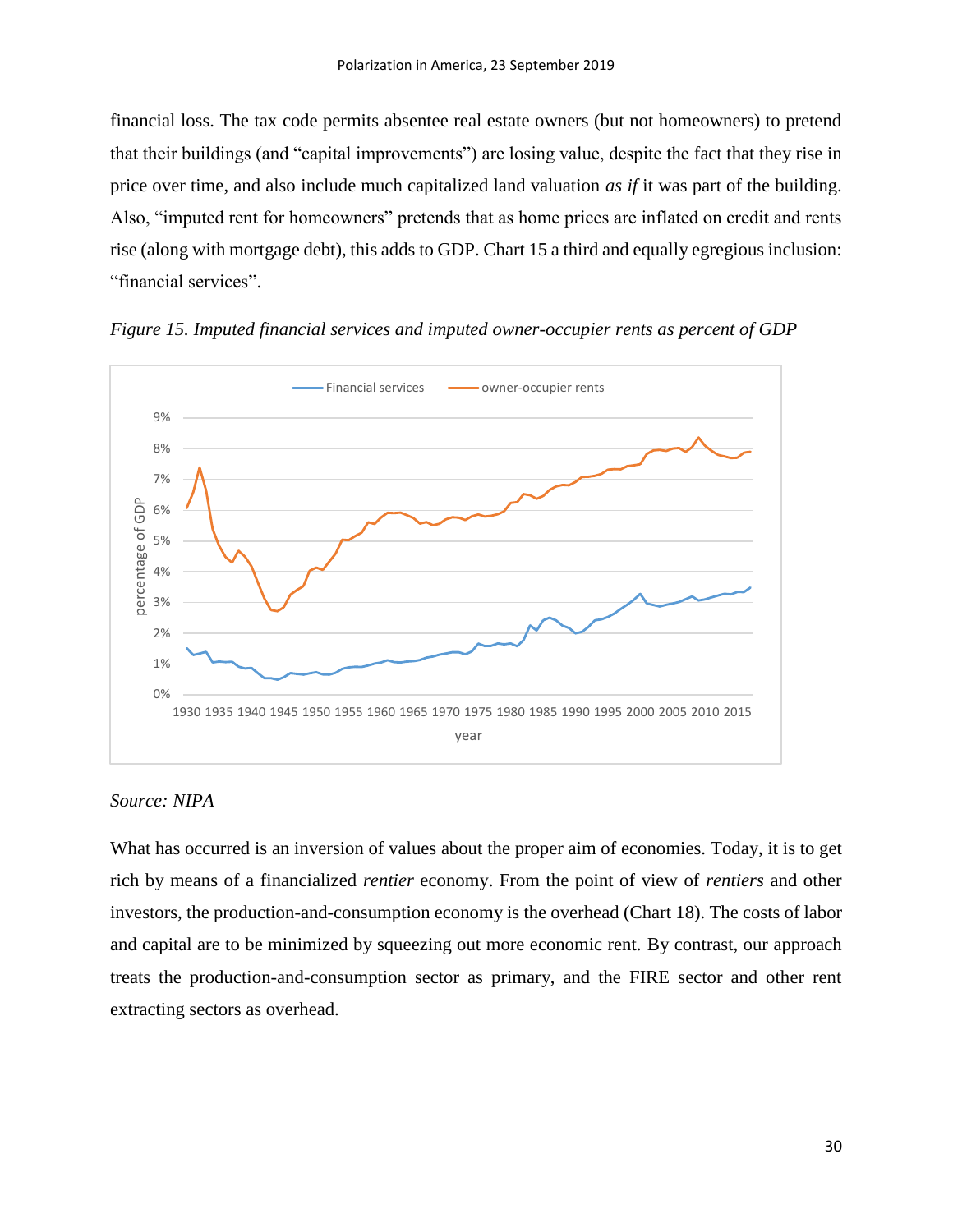Supporting these rents and capital gains, the financial sector has grown increasingly dysfunctional. The increase in capital gains has been largely debt financed. Each debt is a credit on the other side of the balance sheet, because behind each borrower is a lender. The vast majority of new financial investment and bank loans are issued to acquire (that is, transfer ownership of) existing real estate assets, corporations and their stock. By driving up prices for these assets, this financial system causes home buyers to take on deeper debt levels. The effect is to divert more income to paying interest and much less for property taxes. Absentee landlords have paid scarcely any federal taxes, thanks to the tax-deductibility of what they report for interest and depreciation (Chart 16).

*Figure 16. Composition of real estate ebitda, 1930-2015*



*Key: Variable definitions and notes as for Figure 15*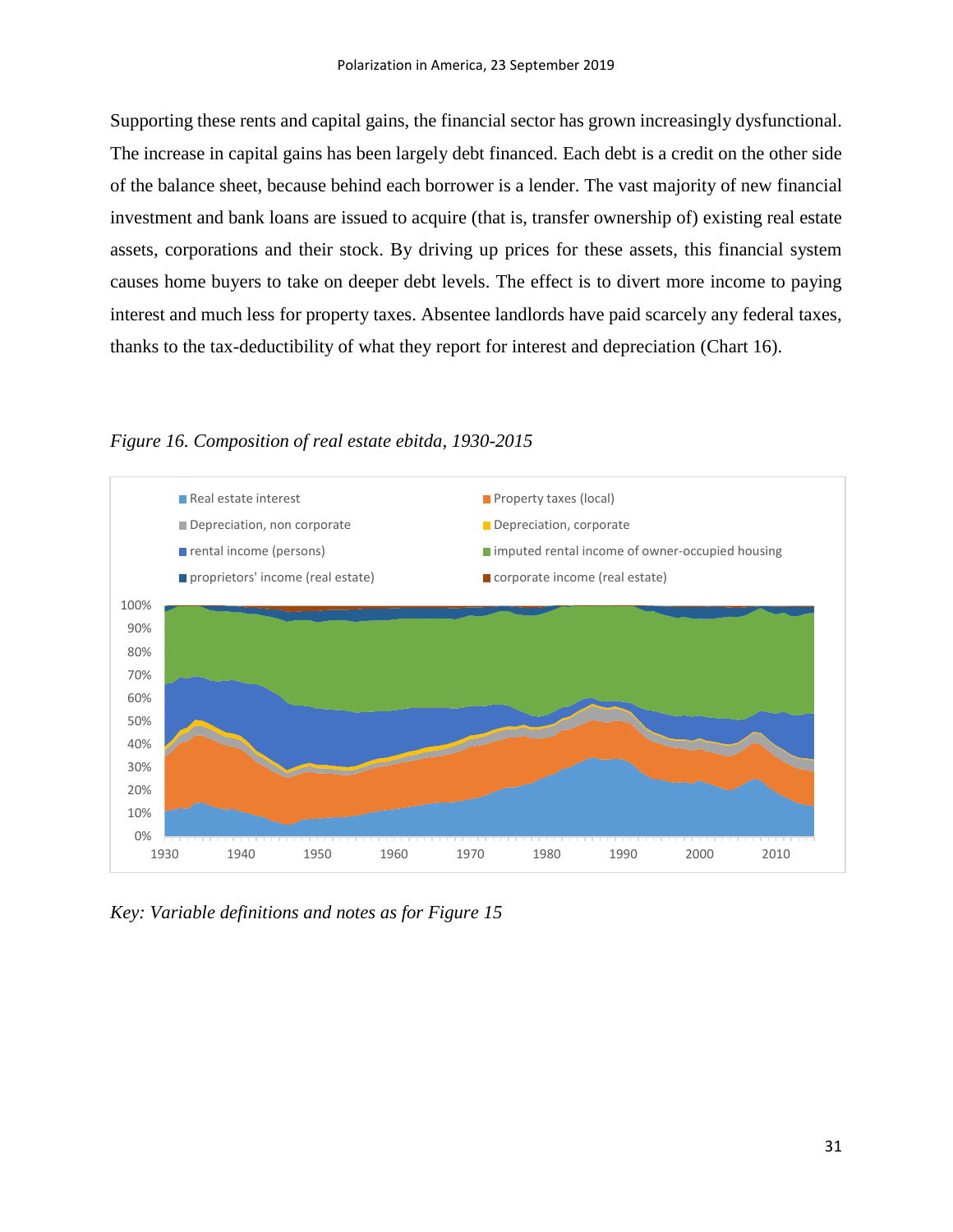#### **Section 4 - From value-added to total returns**

The statistical apparatus developed for industrial capitalism does not explain how the financialized aim is to increase market prices for wealth (real and financial assets) in ways external to the "real" industrial economy. To describe "total returns" beyond the categories of profits and wages, it is necessary to take capital gains into account, because they are the main aim of today's financialized investment, and even of official policy. Taken together, bank credit, tax-free depreciation revenue, stock buyback programs and Federal Reserve Quantitative Easing have channeling liquidity into the financial and real estate markets to push up asset prices, creating capital gains for asset owners. Most of the beneficiaries are concentrated at the top of the economic pyramid, especially the top 10 percent, who recycle their gains as loans to the rest of the economy or spent on buying up more assets, with preference for those yielding economic rents.

Capital gains are today's leading category of returns in financialized economies. To trace this distinguishing phenomenon of our era, a measure of total returns is necessary: earnings plus depreciation and interest (cash flow after taxes) plus capital gains. All these returns are have been financialized, creating a new circular flow of cash flow plus debt (credit), asset price-gains, and new financial investments and asset purchases, above all to rent-yielding sectors. This financial circuit cuts in to the "real" production-and-consumption economy's circular flow. The rising debt overhead, coupled with tax favoritism for finance, makes real investment and consumption less liquid.

The term "ebitda" is often confusing to financial outsiders. It refers to total cash flow ("earnings," including unearned economic rent) *before* subtracting interest, taxes, depreciation and amortization writeoffs. This jargon reflects the degree to which financial analysts recognize that cash flow is much larger than what the NIPA report. GDP includes accounting profit but not the depreciation that real estate owners claim on their tax returns and hence "get to keep," in Donald Trump's words. Depreciation is a large part of total returns in the real estate sector, where most of it is claimed in U.S. tax filings. It is rental revenue deemed tax exempt, a giveaway to Mr. Trump and other absentee owners.

*Incorporating Total Returns into economic statistics tracing wealth disparities*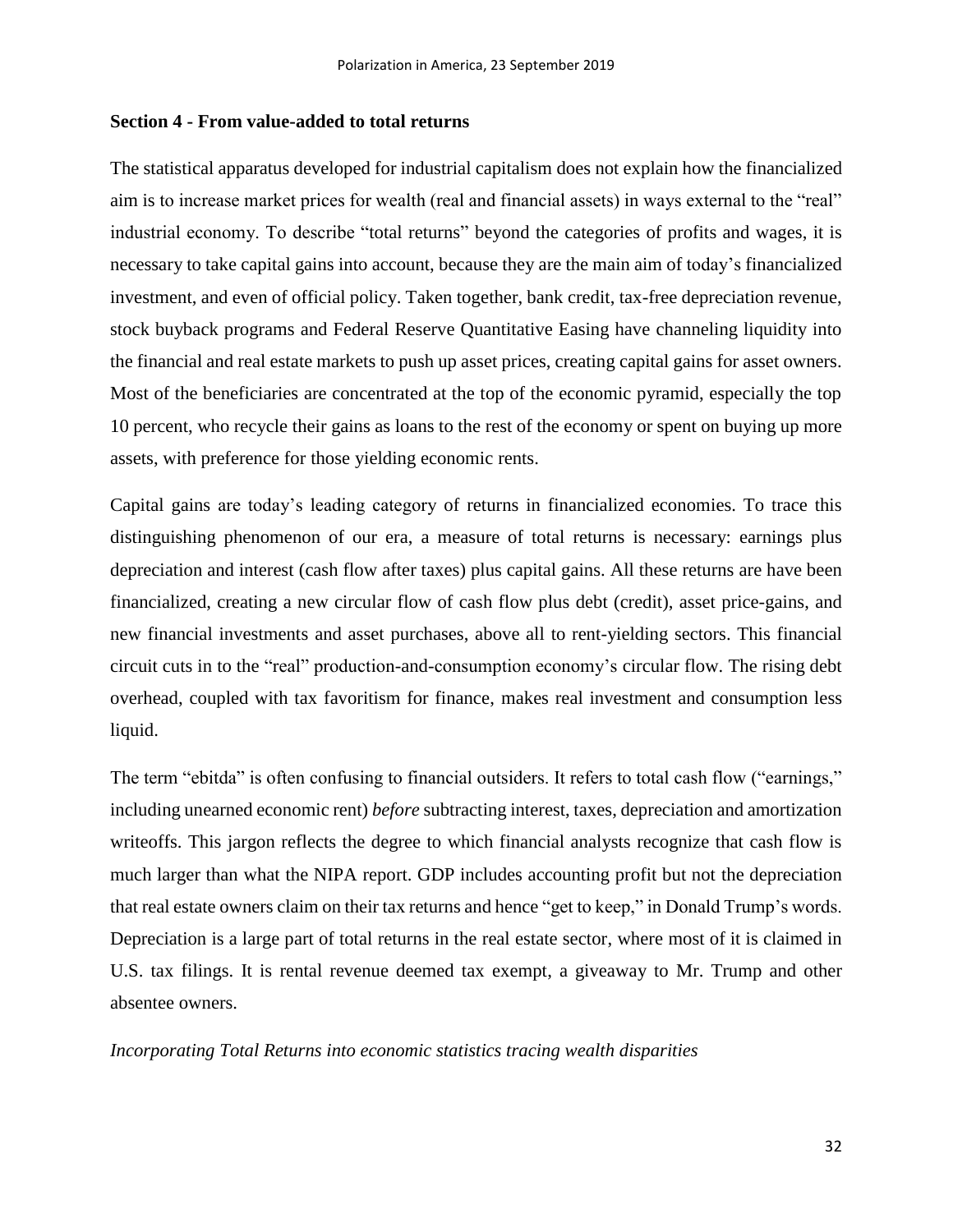*Figure 16. Cumulative total returns: the sum of GDP, equities, bonds, land values and depreciation, 1950-2018 (nominal, \$bn*)



*Source: Federal Reserve's Flow of Funds*

 $\ddot{\phantom{a}}$ 

We are now in a position to integrate the preceding analysis into a macroeconomic measure to explain why financialized economies polarize and end up imposing financial and fiscal austerity. We find the standard practice of securities analysts to be appropriate: In addition to cash flow (ebitda) in the GDP "real economy" measure, we add in over-depreciation in real estate, and also capital gains so as to trace Total Returns. This is the best available measure to trace the sum of all income (GDP net of economic rent deemed to be merely a transfer payment) plus depreciation, plus price gains of the three largest assets classes: land value gains and capital gains on stocks and bonds. $^{11}$ 

Calculating total returns allows us to do what is not possible in the GDP-based production-focused system of national accounts. Bringing together income and changes in wealth enables us to explain today's widening disparities in the distribution of wealth and income by tracing the economy's actual gains (or losses) (Figure 16). To paraphrase hotelier Leona Helmsley, only the poor people

<sup>&</sup>lt;sup>11</sup> We recognize that interest, dividends and new debt (mainly used for stock buybacks) may fall short of capital gains.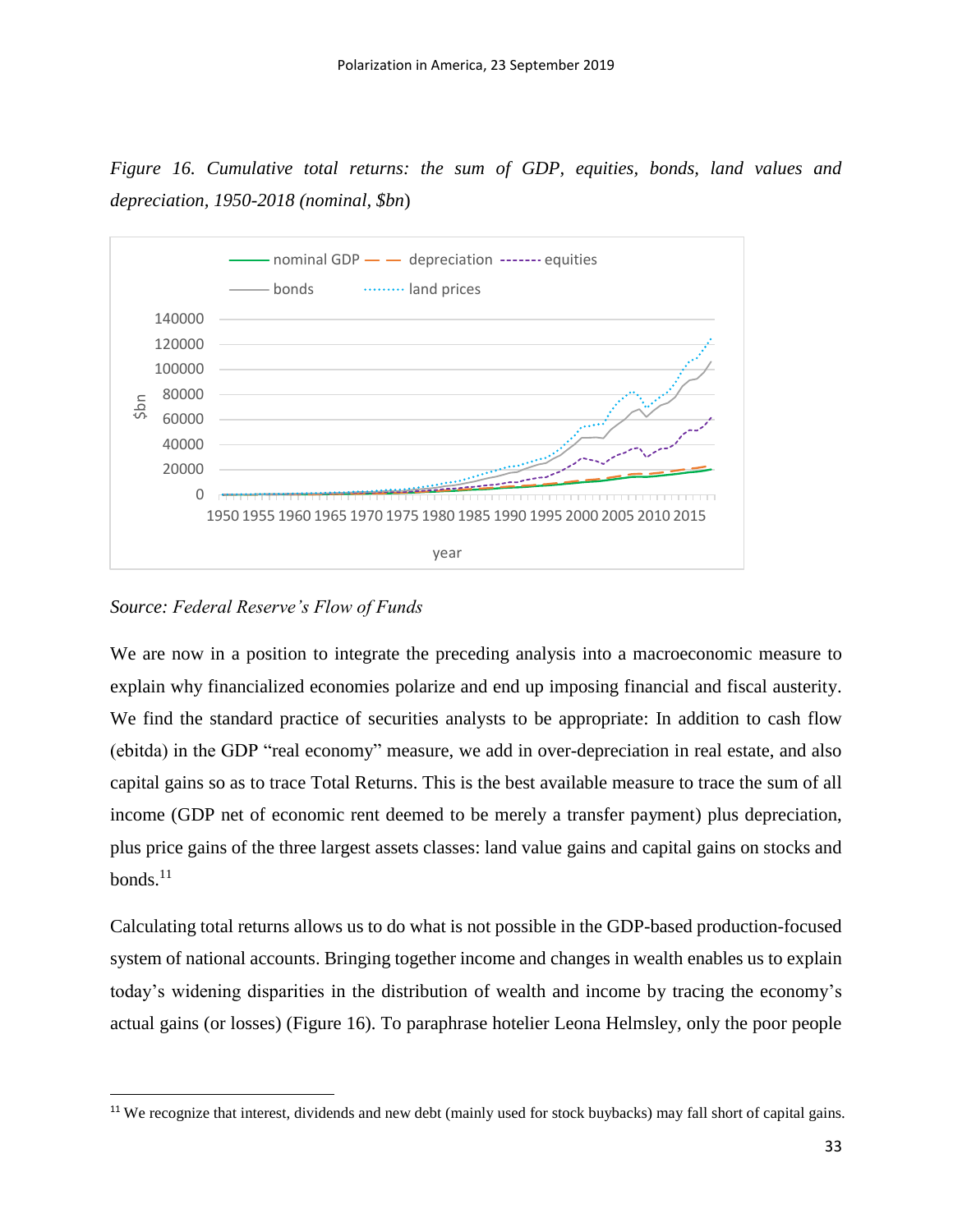pay taxes and get GDP; the rich 10 percent, and especially the One Percent, get tax breaks and capital gains on their economic rents.

In our introductory summary, Fig. 3 has shown how wealth is made much more by making capital gains on real estate, stocks and bonds than by earning wages and profits. By 1982 the annual increase in market capitalization of the bond market overtook the annual GDP in magnitude. It has risen exponentially as the Federal Reserve has driven down interest rates, increasing the capitalized value of a given income. The widening polarization of income and wealth has been a deliberate policy. The Treasury has untaxed *rentier* and corporate income, showing special tax favoritism to real estate finance while the central bank has supported easy financing (with bailouts for banks making bad or outright fraudulent loans).

#### **5. Conclusion: toward a more realistic profile of the financialized** *rentier* **economy**

These figures provide the basis for a series of charts which visualize the economy's actual dynamic, to suggest entry points for policy interventions. The logic and policy values are basically those of 19th century classical political economy, above all by distinguishing the *rentier* economy from the production-and-consumption economy so as to distinguish rent from profits.

#### We draw on existing statistics to show that

(1) most wealth is achieved by asset-price gains for real estate, stocks and bonds, not by saving up earnings out of wages and profits;

(2) much of what are called "earnings" are actually economic rent – revenue that landlords, monopolists and banks charge, at prices that are unrelated to the cost of production process;

(3) banks and bondholders prefer rent-yielding assets precisely because they have no inherent cost of production. Land prices reflect the rent of location, bank credit is created simply on a computer keyboard (or as it used to be phrased, "by the stroke of a pen");

(3) prices for *rentier* assets yielding these revenues are inflated largely by bank credit, indebting the new buyers. As credit terms are "loosened" by longer maturities, lower down payments and higher limits on debt/income ratios, bank credit tends to inflate asset prices;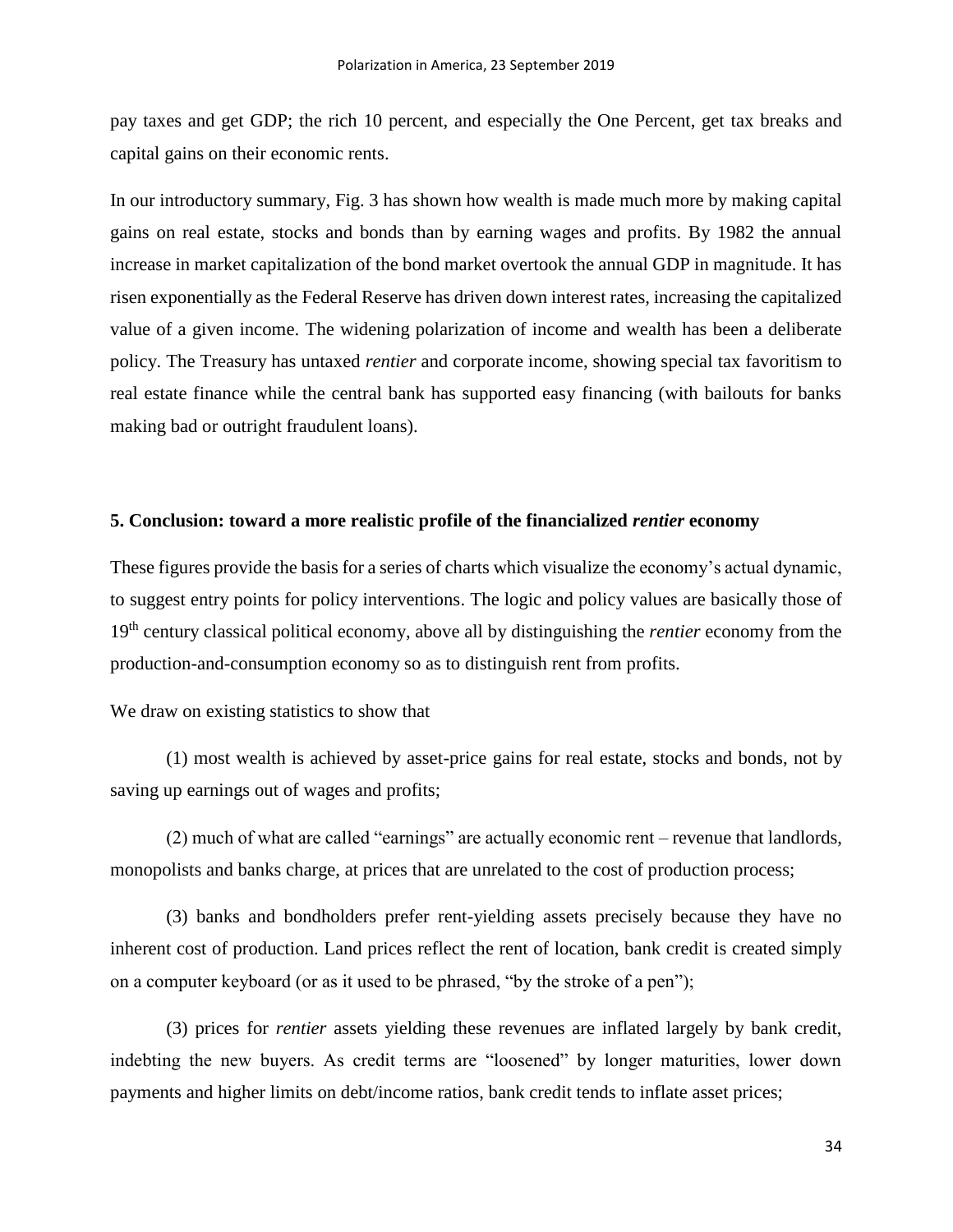(4) banks and bondholders recognize that whatever the tax collector relinquishes is "free" to be to be paid as interest. An incidental political effect of rising debt/income ratios is to transfer the economy's planning and management to the financial sector in a client relationship, while endowing the FIRE sector with economic power to lobby for tax favoritism for *rentier* activities;

(5) by far the main cause of today's economic polarization is debt-financed capital gains. We know that because the magnitude of these gains far exceeds GDP itself. The debt creation that fuels this process is shrinking the non-financial economy, not helping it grow.

(6) Our analysis also has an implication for monetary theory. The traditional MV=PT formula implies that more money will raise consumer and commodity prices. But most money takes the form of endogenous bank credit, and is lent out as mortgage loans to finance the purchase of real estate, and to Wall Street and other financial sectors to buy stocks, bonds or other assets. The effect is to bid up the price of these assets, including housing. Having to buy a new home at rising prices leaves less disposable income available to spend on goods and services – which is implicitly deflationary. And to the extent that the inflation of stock and bond prices reduces current income or pension funds, their arrears rise. That may trigger a legal obligation for employers to set aside more of their income in their pension plans, leaving less for new capital investment and employment.

To provide a statistical picture of how wealth is achieved and to distinguish between earned income (wages and profits) and unearned economic rent (transfer payments), national statistical authorities would need to provide the following data:

First, Asset-price gains would have to be calculated for real estate, stocks and bonds. At present, this can only be estimated indirectly, by taking the total value of asset holdings and subtracting new construction, bond and stock issues. Many countries do not collect such statistics because they do not even tax capital gains – a practice that we think is an egregious gap in tax policy. Even when such statistics are collected, distinguishing domestic from foreign and "faux-foreign" asset holders operating out of offshore banking centers is difficult because of the "veil of tiers" used by tax accountants for major individual and corporate investors. In view of these statistical problems, our recommendations must remain primarily conceptual for the present time.